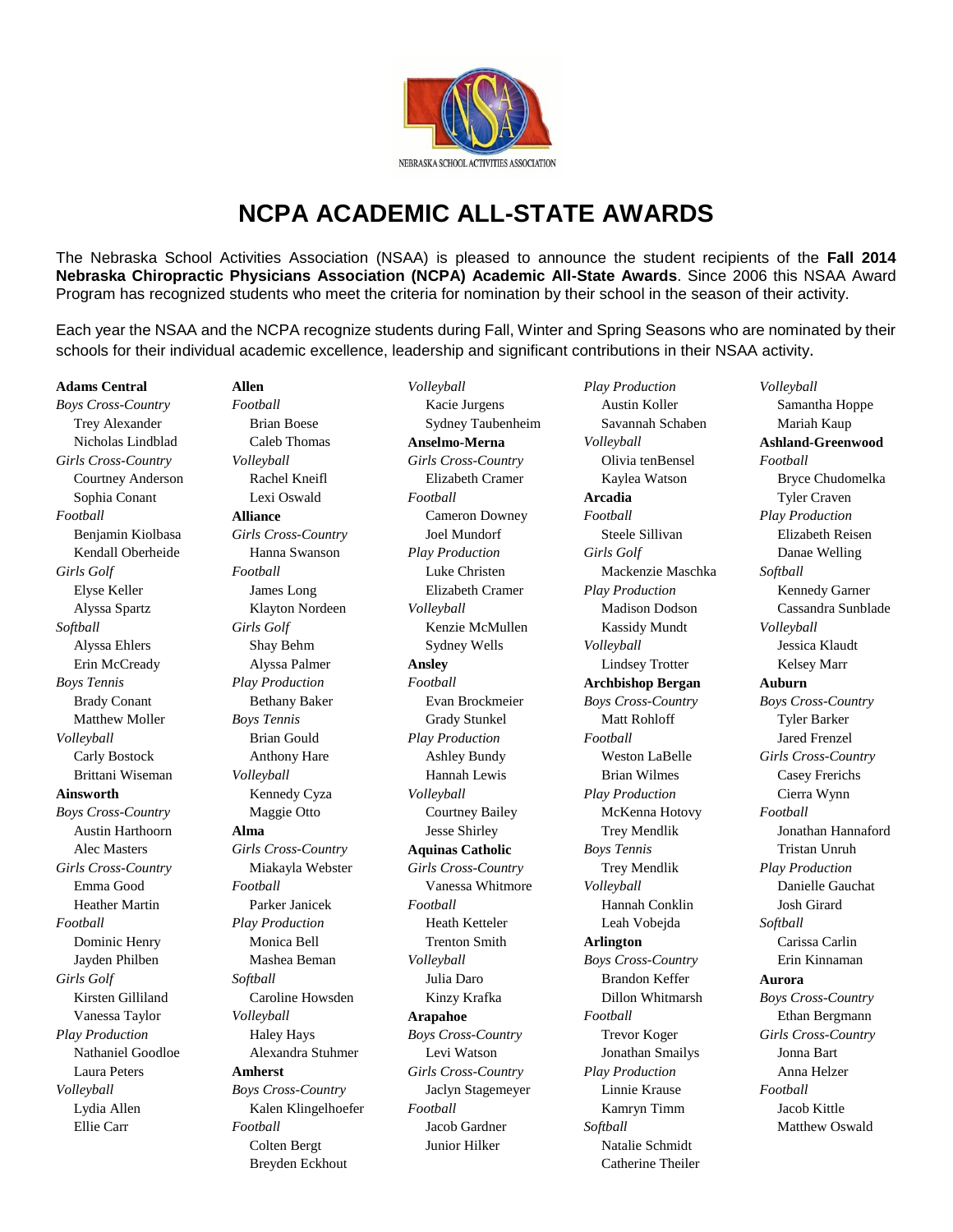*Girls Golf* Kristin Bell Paige McCoy *Play Production* Sarah Maul Paige Wergin *Softball* Morgan Dana Kylie Nielsen *Volleyball* Allison Penner Alexis Schneider **Axtell** *Football* August Fishell Garrett Miller *Play Production* Season Mellema Ashley Snell *Volleyball* Samantha Trampe **Bancroft-Rosalie** *Football* Derek Ahlers Ian Nottlemann *Play Production* Ian Nottlemann Suzanne Ras *Softball* Suzanne Ras *Volleyball* Hannah Flock Jerrica Tietz **Battle Creek** *Boys Cross-Country* Kyle Hamilton Carter Nicolay *Girls Cross-Country* Paige Thompson *Football* Zach Bellar Alex Tucker *Girls Golf* Bridget Henn Abbie Westerman *Play Production* Godelyn Anghay Katelyn Renter *Volleyball* Emily Christensen Cassidy Gillespie **Beatrice** *Boys Cross-Country* Dylan Burenheide *Girls Cross-Country* Nealeigh Smith *Football* Alec Cromer

Tanner Lusk

*Girls Golf* Kirsten Baete *Play Production* Krystina Billesbach Connor Lusk *Softball* Rebecca Garland Bailey Zarybnicky *Volleyball* Natalie Meyer Marissa Sandman **Bellevue East** *Boys Cross-Country* Andrew Godwin Joshua Jones *Girls Cross-Country* Seriana Williams Taylor Young *Football* Joseph Sullivan Trevor Wood *Play Production* Chloe Schwarting *Softball* Makenzie Matt *Boys Tennis* Colin Hensel Jameson Poth *Volleyball* Eden Liebenthal Shae Tracy **Bellevue West** *Boys Cross-Country* Grant Harrison Chase Scott *Girls Cross-Country* Regan Hefner Morgan Keith *Football* Brook Pecka Mark Scobey *Girls Golf* Marissa Beaulieu Kimberly Gau *Softball* Hope Bonar Grace Glotfelty *Boys Tennis* Travis Burmeister Ethon Koehler *Volleyball* Savannah Conyers Katherine Imig **Bennington** *Boys Cross-Country* Drew Labreck *Girls Cross-Country* Allison Connor

Kendra Heddens

*Football* Austin Rischling Riley Rischling *Girls Golf* Lauren Shultz *Play Production* Tyler Housh Jacqueline Opheim *Softball* Payton Blume Emily Tetschner *Volleyball* Jessa Johnston Savannah Meads **Bertrand** *Boys Cross-Country* Noah Renken *Girls Cross-Country* Alexa Berry Kara Philips *Football* Grant Dahlgren Connor Liljestrand *Play Production* Haley Dannehl Sarah Dannehl *Volleyball* Haley Dannehl Jadyn High **Bishop Neumann** *Girls Cross-Country* Allison Blum Justine Cherovsky *Football* Robert Cline Nathan Kmiecik *Softball* Liz Homes Colette Quick *Volleyball* Caitlin Makovicka Haley Thiele **Blair** *Boys Cross-Country* Aaron McKinnis Dean Penner *Girls Cross-Country* Mia Nielsen Cara Penner *Football* Vance Janssen Lukas Vopnford *Girls Golf* Taylor Karls Ahnna Schouten *Play Production* Avery Misfeldt Caleb Schmidt

*Softball* Madison Kment Kailey Siemonsma *Volleyball* Callie Alberico Erika Clark **Bloomfield** *Girls Cross-Country* Clair Trenhaile *Football* Eric Abbenhaus *Play Production* Mariah Fehringer Aaron Millikan *Volleyball* Karly Jensen Kristin Thompson **Blue Hill** *Boys Cross-Country* Jace Kranau *Football* Keithen Drury Brett Streff *Play Production* Mina Haussler Emalee Hilligas *Softball* Becca Iliff Lenae Kohmetscher *Volleyball* Alexius Hartman Amber Kohmetscher **Boone Central** *Boys Cross-Country* Thomas Hosford Andrew Rasmussen *Girls Cross-Country* Kendra Gonzalez Catherine Weeder *Football* Joseph Brugger Travis Kennedy *Play Production* Megan Frerichs Catherine Weeder *Softball* Brianna Brugman Jaclyn Frey *Volleyball* Kaitlyn Stuhr Whitney Wurdeman **Bridgeport** *Boys Cross-Country* Andrew Nelson *Girls Cross-Country* Marissa Widener *Football* Jason Amateis Wyatt Pankowski

*Play Production* Alexis Corman Kylee Rahmig *Volleyball* AdreAnna Ernest Brooke Harding **Broken Bow** *Boys Cross-Country* Joel Myers *Girls Cross-Country* Lexie Foster Ashley Holcomb *Football* Noah Garey Tyrel Garner *Girls Golf* Tori Meschke Kendra Staab *Play Production* Audrey Foster Hannah Smith *Volleyball* Layna Garey Krisha Scott **Bruning-Davenport** *Football* Kamron Ficken *Play Production* Johanna Kluck Jayden Otto *Volleyball* McKenna Schardt **Burwell** *Girls Cross-Country* Molly Mares Samantha O'Neal *Football* Tyres Chaffin Keaton Klimek *Play Production* Rebekah Birch Samantha O'Neal *Volleyball* Breanna Dawe Shea Jeffres **Cambridge** *Boys Cross-Country* Caleb tenBensel *Football* Brandon Andrews Zack Moore *Girls Golf* Addison Samuelson Tonie Tomlin *Play Production* Lauren Sprinkle Joseph Taylor *Volleyball* Sloan Johnson MiKayla Kent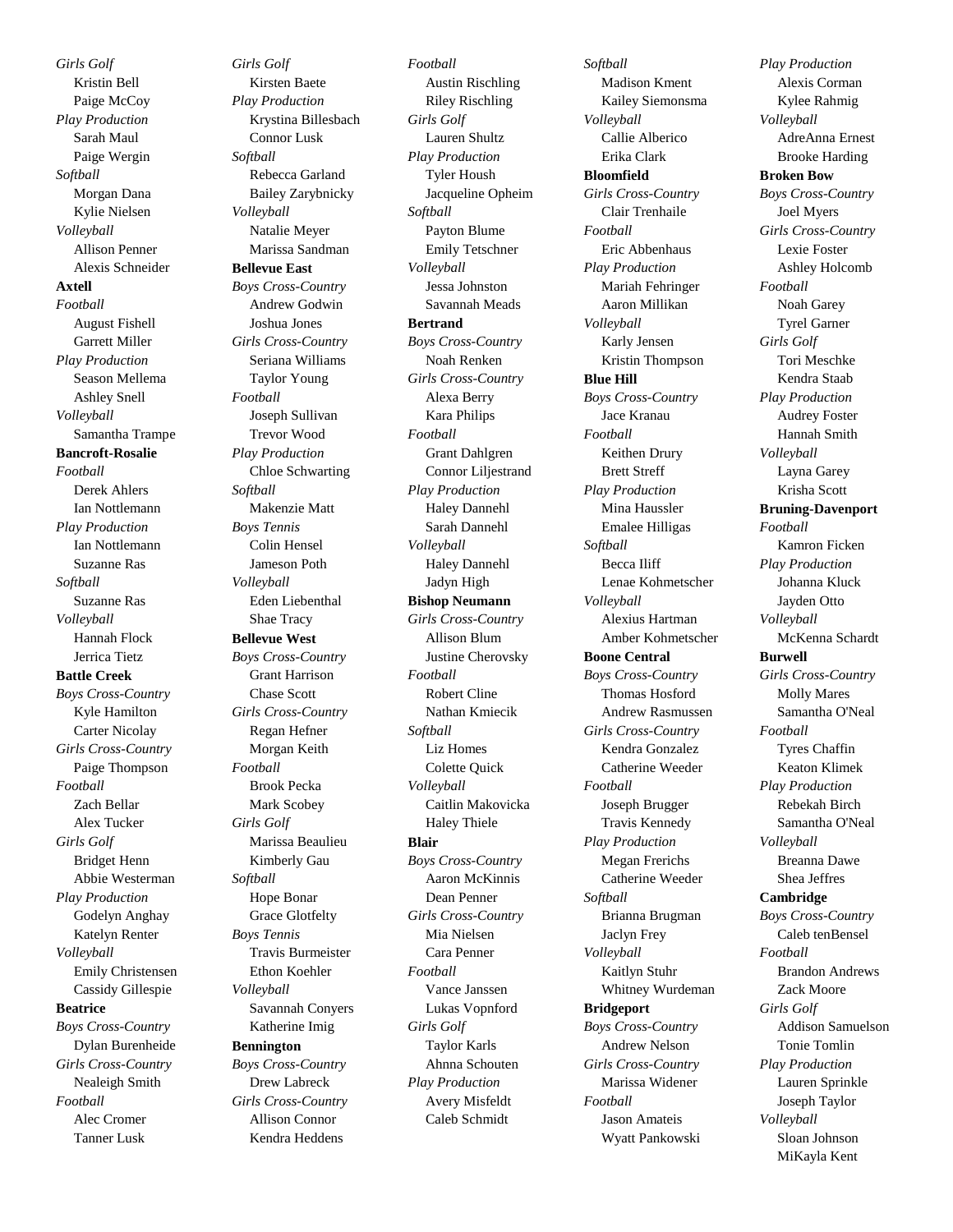**Cedar Bluffs** *Football* Taylor Hawkins Maverick Sukstorf *Girls Golf* Mackenzie Brandt *Play Production* Cody Cozad *Volleyball* Shelby Lineberry Bailey Tenopir **Centennial** *Boys Cross-Country* Steven Bader Stephen Yamber *Football* Brayden Obermier Bryce Wright *Play Production* Emma Heidorn *Softball* Krysta Haberman Cheyenna Simmerman *Volleyball* Courtney Dreifurst Cacey Vavra **Central City** *Boys Cross-Country* Matthew Gilg Andrew Lee *Football* Jeremiah Ohlman Jerad Paup *Play Production* Dylan Catlett Amanda Macke *Softball* Valerie Fousek Abby Maresh *Volleyball* Lindy Eberle Jill Gathje **Central Valley** *Boys Cross-Country* Rusty Hermsmeyer *Girls Cross-Country* Shelly Bruha *Football* Ryley Dugan Trey Nekoliczak *Play Production* Shantelle Roy Bryce Wood *Volleyball* Keely Butcher Jayden Erickson **Centura** *Football* Kellen Korinek Levi Rosenquist

*Girls Golf* Hannah Adams Abby Hargens *Volleyball* Casey Krolikowski Karly Nitsch **Chadron** *Boys Cross-Country* Simon Rischling Seth Sloan *Girls Cross-Country* Veronica Parish Kiya Passero *Football* Jackson Dickerson Keenan Johnson *Play Production* Shay Chamberlain Aaron Gaswick *Volleyball* Alida Johnson Alaina Riesen **Chambers** *Girls Cross-Country* Kacie Gribble *Football* Levi Koenig *Play Production* Molly Lambert Tami Jo Marcellus *Volleyball* Tami Jo Marcellus **Chase County** *Boys Cross-Country* Ryan Moline Indy Smith *Girls Cross-Country* Alyssa Moreno *Football* Bryson Fisher Dakota Wallin *Play Production* Emma Bauerle Makenna Wallin *Softball* Emma Bauerle Makenna Wallin *Volleyball* Mindy Castle Paige Spady **Clarkson** *Football* Jonathan Langdon *Girls Golf* Jenna Podany *Volleyball* Camille Koehn **Clearwater-Orchard** *Football*

Zach Martin

*Play Production* Antonio Cerda-Soto Cadrien Livingston *Volleyball* Mallory Cooper Briana Stelling **College View Academy** *Boys Tennis* Jonathan Deemer *Volleyball* Jenna Griffith Alesha Horst **Columbus** *Boys Cross-Country* Cameron Burma Morgan Penn *Girls Cross-Country* Hannah Awtry Brooke Paczosa *Football* Blake Bubak Dylan Wiese *Softball* Emily Brewer Caitlin Edzards *Boys Tennis* Alexander Beiermann Zachary Walkenhorst *Volleyball* Shaylynn Meyer Alyssa Thege **Columbus Lakeview** *Boys Cross-Country* Lucas Briggs Jacob Kapels *Girls Cross-Country* Amanda Humlicek Brianna Prater *Football* Dylan Johnson Trent Roth *Girls Golf* Kelsey Bignell Kylie Schnell *Play Production* Alexander Lange Rachel Shadley *Softball* Monica Gotschall Morgan Peters *Volleyball* Mikayla Hoefelman Abbey Humlicek **Columbus Scotus** *Boys Cross-Country* Justin Brockhaus Nathan Ostdiek *Girls Cross-Country* Jaimee Beauvais Kaylee Tonniges

*Football* Jared Duren Garrit Shanle *Girls Golf* Abby Allen Nieve Johnson *Play Production* Carly Cremers Amy Heusinkvelt *Volleyball* Courtney Brockhaus Sarah Schumacher **Conestoga** *Football* Seth Greenfield Zachary Schwindt *Play Production* Alyssa Kozma Ellen Rice *Softball* Natalia Nolting Claire Uhe *Volleyball* Victoria Burkart Megan Jamison **Cornerstone Christian** *Boys Cross-Country* Aaron Schrag **Cozad** *Boys Cross-Country* Bryce Nemeth *Girls Cross-Country* Valeria Estrada Katrina German *Football* Jason Finnegan Conor Young *Girls Golf* Molly Cornelius Tazah Weinmaster *Play Production* Jazmine Huertas Austin Leach *Softball* Alynne Myer Erika Smith *Volleyball* Mackenzie Klein Hannah Thramer **Crawford** *Football* Blaine Flack Spencer Jones *Play Production* Ethan Harris Skyler Smyres *Volleyball* Alyssia Dane Skyler Smyres

**Creek Valley** *Girls Cross-Country* Natalie Christofferson *Football* Keith Everitt Pierce Leef *Play Production* Jillian Behrends Hannah Schievelbein *Volleyball* Jillian Behrends Hannah Schievelbein **Creighton** *Boys Cross-Country* Joshua Borgmann Garrison Hazen *Girls Cross-Country* Marissa Frank *Football* Connor Baldwin Grant Mathis *Play Production* Allison Morrill Jocelyn Sukup *Volleyball* Makayla Brockhaus Jessica Gragert **Creighton Preparatory**  *Boys Cross-Country* John Lukowski John Nownes *Football* Micah Rensch Joe Rodino *Boys Tennis* Thomas Kennedy Nathan Singh **Crete** *Boys Cross-Country* Zakary Keck Karl Proctor *Girls Cross-Country* Emerson Andelt Tara Tran *Football* Turner Hill Luke Siedhoff *Girls Golf* Murphy Sears Renae Sieck *Play Production* Jedediah Bond Brock Hanson *Softball* Jamie Lefebure Blake Spanjer *Volleyball* Molly Engebretson Claire Meinke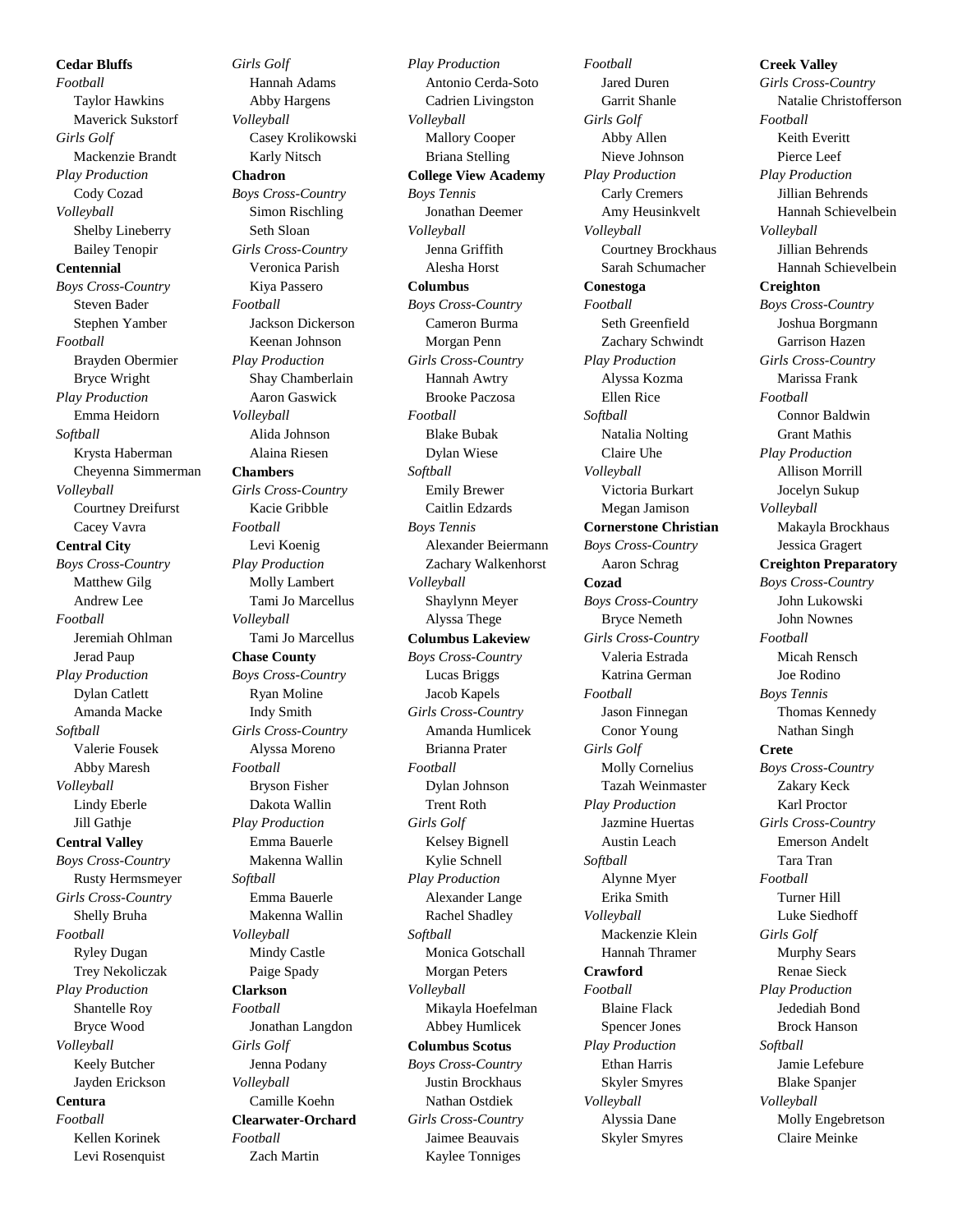## **Crofton**

*Boys Cross-Country* Joshua Goeden Cole Steffen *Girls Cross-Country* Haley Arens Quinn Wragge *Football* Brock Mueller *Girls Golf* Katelyn Stewart Mariah Zavadil *Play Production* Cory Augustin Joshua Goeden *Volleyball* Allison Arens Maria Wortmann **Cross County** *Football* Kelly Cliffords Travis Eller *Play Production* Kelsey Anderson Kelley Schachenmeyer *Softball* Kylie Lamoree *Volleyball* Kelsey Anderson Sarah Branting **David City** *Boys Cross-Country* Konner Magnuson Wesley Unger *Girls Cross-Country* Alesha Rethwisch *Football* Benjamin Danielson Anthony Meusch *Play Production* Allegra Hardin Rebecca Meusch *Volleyball* Jesse Grotelueschen Macy Grotelueschen **Deshler** *Boys Cross-Country* Noah Burger Caleb Vonderfecht *Girls Cross-Country* Lydia Kirchhoff *Football* Ashton Oakman Jared Pohlmann *Play Production* Elizabeth Meier Katelyn Pohlmann *Volleyball* Mikaela Hansen Lauren Schmidt

*Football* Bladen Ahl Reese Hennerberg *Play Production* Bladen Ahl Paige Arnold *Volleyball* Katie Schultis Theresa Zarybnicky **Doniphan-Trumbull** *Boys Cross-Country* Samuel Atchity Blake Ballard *Girls Cross-Country* Lexi Hoffman Madison Quist *Football* Jacob Ediger Blake Williams *Play Production* Jonathan Askey Robert Gans *Volleyball* Carsyn Poppe **Dorchester** *Football* Nixon Nerud *Volleyball* Avery Behrens Cassidy Olson **Douglas County West** *Girls Cross-Country* Madisen Clevenger Patricia Derner *Football* Jacob Widhelm *Play Production* Patricia Derner Madelyn Wurth *Softball* Kelli Brichacek Vanessa Derner *Volleyball* Madison Egbarts Jessica Salzar **Dundy County Stratton** *Boys Cross-Country* Bailey Peckham *Girls Cross-Country* Nicole Kent Madison Lambley *Football* Marcus Fox Kyle Rotherham *Girls Golf* FayeLee Sanford Payton Zarkowski

**Diller-Odell**

*Play Production* Laura Nelms FayeLee Sanford *Volleyball* Aubrey Frederick Tommy Waters **East Butler** *Boys Cross-Country* Kevin Sousek *Girls Cross-Country* Mariah Aerts Emily Reimer *Football* Dylan TePoel *Play Production* Moriah Barta Nyla Witzel *Softball* Karli Shalon Nyla Witzel *Volleyball* Moriah Barta Devon Dvorak **Elgin** *Football* Kyle Heithoff *Play Production* Alois Warner **Elkhorn** *Boys Cross-Country* Alex Otterberg Austin Yardley *Girls Cross-Country* Abigail Wilkins *Football* Anthony Sufficool Hunter Traynor *Girls Golf* Jacey Hilbers *Play Production* Joshua Davis Hollin Poehlman *Softball* Brittney Banks Allison Marshall *Boys Tennis* Austin Pfeil Quinton Tarrence *Volleyball* Dani Carlson **Elkhorn South** *Girls Cross-Country* Erin Circo Mackenzie Moore *Football* Kohlton Bingham Brett Stinson *Girls Golf* Lindsey Thompson Moira Williams

*Play Production* Alisha Dalal CC Kelly *Softball* Shannon Beacom Madison Deane *Boys Tennis* Jonah Clark Jacob Lortz *Volleyball* Josie Givens Ashley Knight **Elm Creek** *Girls Cross-Country* Justine Bauer Paige Cure *Football* Austin Stolp Jeffrey West *Volleyball* Shelby Ferguson Hannah Robbins **Elmwood-Murdock** *Boys Cross-Country* Trevor Lockman *Football* Austin Drueke *Girls Golf* Natalie Elwood Rebekah Pratt *Play Production* Katelyn Bornemeier Ashtyn Cooper *Volleyball* Brenna Backemeyer Whitney Koehn **Elwood** *Football* Billie Smith Caleb J. Wilson *Volleyball* Cassie Jorges **Emerson-Hubbard** *Play Production* Alex Heitzman Ulrike Zepke *Volleyball* Kylie Belt Abby Drieling **Eustis-Farnam** *Girls Cross-Country* Pam Felix *Football* Isaac Hueftle Collin Thompson *Play Production* Pam Felix Juanita Snow

*Volleyball* Emilee McCurdy Southern Timm **Ewing** *Play Production* Samantha Funk Katie Koenig *Volleyball* Samantha Funk Katie Koenig **Exeter-Milligan** *Football* Brody Kresak *Girls Golf* Jordyn Brandt *Play Production* Haylee Sheffield *Volleyball* Madison Horne Amber Pribyl **Fairbury** *Boys Cross-Country* Seth Hart Garret Ragland *Girls Cross-Country* Shaye Stall Hannah Yantz *Football* Spencer Feldkamp Christopher Fisher *Girls Golf* Madison Black Evangeline Schwab *Softball* Halle Knigge Macy Ohlde **Falls City** *Boys Cross-Country* Anthony Baker Christian Bennett *Girls Cross-Country* Cheyenne Dovel Lainey Larsen *Football* Brody Weinmann Weston Witt *Play Production* Taylor O'Brien *Softball* Bailey Armbruster Sydney Armbruster *Volleyball* Alyssa Frederick Baylee Vrtiska **Falls City Sacred Heart** *Football* Sawyer Kean Austin Malone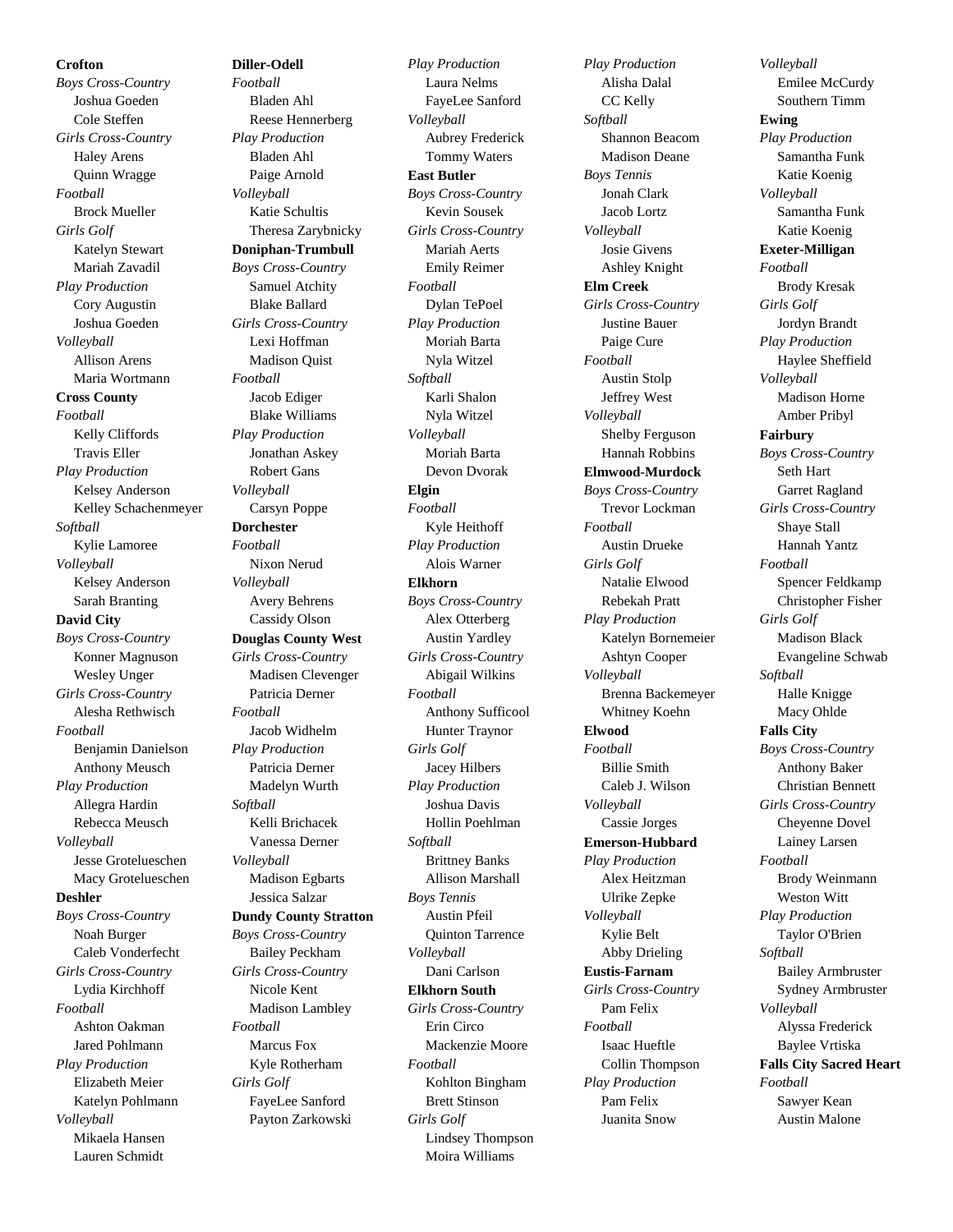*Play Production* Sawyer Kean Abbey Neddenriep *Volleyball* Maggie Goltz Elizabeth Magdanz **Fillmore Central** *Boys Cross-Country* Adam Hoarty Conrad Schelkopf *Girls Cross-Country* Grace Jacobson Emileigh Kennel *Football* Matthew Loseke Wyatt Schiermeyer *Play Production* Nicholas Eichelberger Brevann Nun *Softball* Shelby Schelkopf Lindsey Stoldorf *Volleyball* Ashton O'Brien Abbie Parde **Fort Calhoun** *Boys Cross-Country* Jacob Polesky Alexander Tietz *Girls Cross-Country* Jasmin Folkers Amanda Hansen *Football* Riley Grosse-Rhode Tyler Pace *Play Production* Danielle Dross Tyler Pace *Softball* Sarah Determan Erin Schulz *Volleyball* Dacey Boudle Taylor Marshall **Franklin** *Girls Cross-Country* Katrina Christiancy Emily Cleveland *Football* Owen Grube Quinten Saathoff *Play Production* Brooke Adam Katrina Christiancy *Volleyball* Caitlyn Haussermann Brigitte Siel

**Freeman** *Football* Scott Adams Isaac Frerichs *Play Production* Jacob Jurgens Jessica Larkins *Softball* Katie Meyer Rachel Page *Volleyball* Riley Dorn Alexis Holland **Fremont** *Boys Cross-Country* Ty Hansen Zachary Smrcina *Girls Cross-Country* Elizabeth Krohn Vivian Sanchez Gutierrez *Football* Matthew Grimm Nathan Houser *Girls Golf* Allison Heineman Annie Wilson *Play Production* Hailee Buenning Julian Sorensen *Softball* Mallory McQuistan Callie Miller *Boys Tennis* Samuel Hartmann *Volleyball* Gessica Gdowski Molly Schiermeyer **Friend** *Football* Zemua Baptista Cody Zumpfe *Play Production* Isabel Eberspacher Chara Jensen *Softball* Megan Klenke Christina Ryan *Volleyball* Samantha Due Sidney Due **Fullerton** *Football* Garrett Sonderup Seth Wetovick *Girls Golf* Tori Hellbusch Cheyenne Ostrander *Play Production* TJ Ostransky Joshua Wetovick

*Volleyball* Rebecca Dubas Macy Peregrine **Gering** *Boys Cross-Country* Xavier Arellano Kyle Upp *Girls Cross-Country* Rebekah Rawlings Kali Rimington *Football* Mitchell Martin Dylan Radzymski *Girls Golf* Jasie Beam *Softball* Kaylee Bohnsack Brooke Doggett *Boys Tennis* Jason Doll Alex Lupher *Volleyball* Allie Boggs Lauren Shaul **Gibbon** *Football* Bradyn Snell Gareth Stroh *Girls Golf* Rachel Danielson *Play Production* Aubrey High Cody Spencer *Volleyball* Jayde Hessler Faith Tracy **Giltner** *Football* Jared Hastings Nicholas Preissler *Play Production* Shelby Hinrichs Claire Wilson *Volleyball* Shelby Hinrichs Claire Wilson **Gordon-Rushville** *Girls Cross-Country* Rebecca Wellnitz Sheridan Wellnitz *Football* Brice Stangle Colton Wolken *Girls Golf* Cassidy Bruns Jordan Reeves *Play Production* Dillon Holeman Brice Stangle

*Volleyball* Kylee Giles Denie Jacobson **Gothenburg** *Boys Cross-Country* Dylan France Blake Riley *Girls Cross-Country* Sydney Gruber Amanda Kowalewski *Football* Tanner Borchardt Jacob Clark *Girls Golf* McKinley Harm Julyssa Rocha *Play Production* Alayna Collins Remmy Rocha *Softball* Rebecca Riley Kerry Wellmann *Volleyball* Bailey Aden Madelyn Vogel **Grand Island Central Catholic** *Boys Cross-Country* Nathan Maginnis Daniel Novinski *Football* Brady Brokaw John Pfeifer *Girls Golf* Vasu Balraj Haley Roush *Play Production* Vasu Balraj Alyssa Kowalski *Softball* Lauren Reilly *Boys Tennis* John Rohweder *Volleyball* Sadie Goering Katie Golka **Gretna** *Boys Cross-Country* Austin Henry *Girls Cross-Country* Maren Soupir *Football* John Roll Jared Samuelson *Girls Golf* Callie Hawkins Kelly Mannewitz *Softball* Alexa Sedlak Brooke Smith

*Boys Tennis* Kyle Henry Joshua Kostal *Volleyball* Hanna Ehmke Katherine Wewel **Guardian Angels Central Catholic** *Football* Isaac Kreikemeier Grahm Manley *Play Production* Adam Perry Karen Richards *Softball* Emily Franzluebbers Maci Hunke *Volleyball* Haley Guenther Jamie Petz **Hampton** *Play Production* Chantal Lawson Courtney Smith *Volleyball* Brittany Dose Cami Roehrs **Hartington Cedar Catholic** *Boys Cross-Country* Eric Burbach *Girls Cross-Country* Anna Brodersen Elizabeth Rembert *Football* Alexander Fischer Tristan Steffen *Girls Golf* Lauren Bengston Cassidy Ulrich *Play Production* Luke Burbach Adam Pinkelman *Volleyball* Alexis Arens Madelyn Paulsen **Hartington-Newcastle** *Boys Cross-Country* Jared Fuelberth *Football* Chase Dendinger Tanner Fischer *Play Production* Tanner Fischer Savannah Scoville *Volleyball* Ria Pedersen Savannah Scoville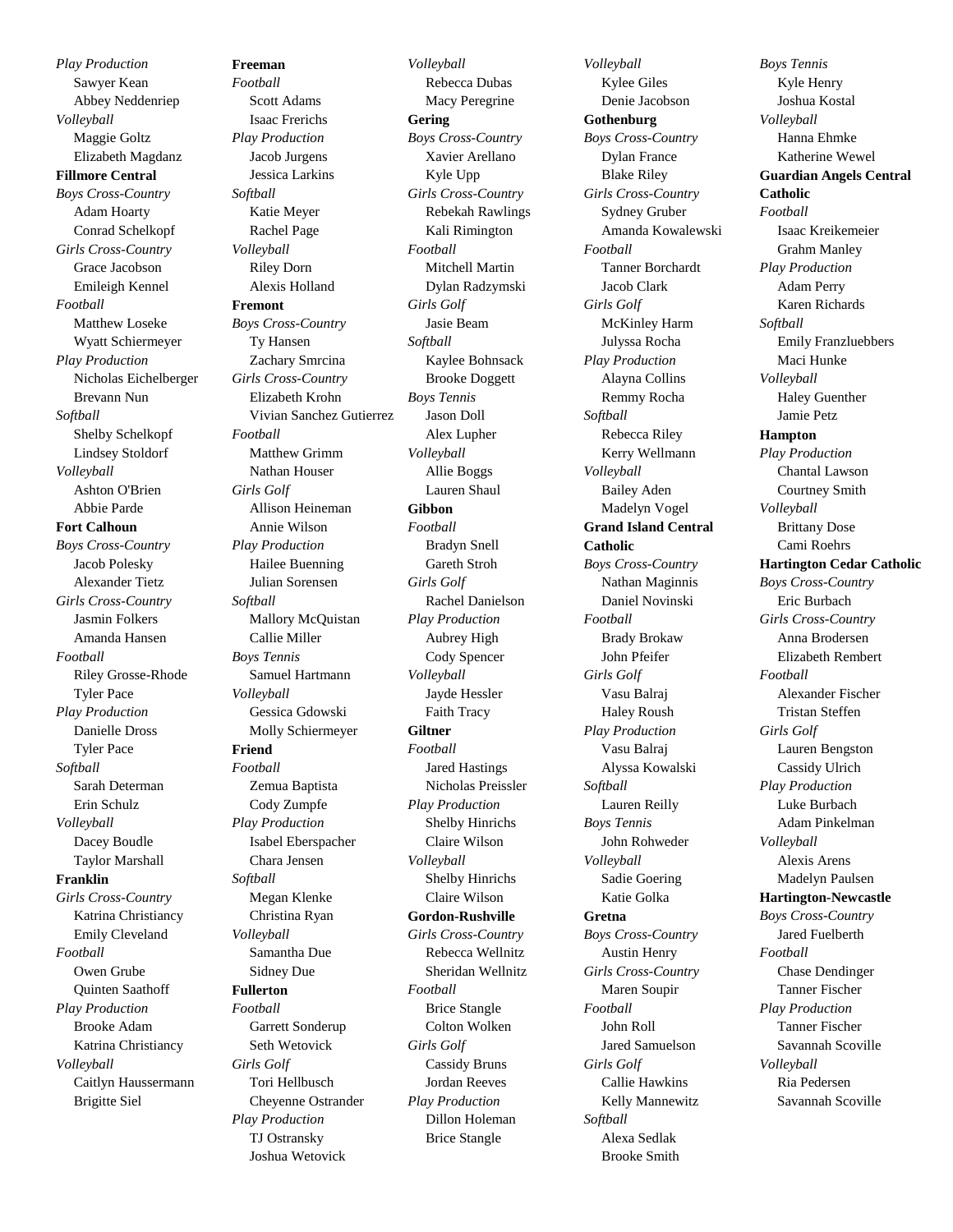**Harvard** *Girls Cross-Country* Hannah Fields Alyssa Novak *Football* Allen Brand Daniel Hernandez *Play Production* Madelyn Anderson **Hastings** *Boys Cross-Country* Tylan Matthias Daulten Sadd *Girls Cross-Country* Chloe Ferrone *Football* Morgan Karloff Jefferson Keele *Softball* Sophia Pankratz Alexandra Schmidt *Boys Tennis* Matthew Karnes *Volleyball* Elizabeth Franssen Madeline Warrick **Hastings St. Cecilia** *Boys Cross-Country* Ansel Uerling Justin Vrooman *Girls Cross-Country* Cameron Hucke Mary O'Keeffe *Football* Grant Schmidt Alex Teano *Girls Golf* Violet Kryzsko *Play Production* Faith Hrnchir Isaac Wahlmeier *Volleyball* Clare Hamburger Josie Prevette **Hay Springs** *Football* Kolten Marx Seth Nowak *Play Production* Seth Nowak Jennifer Scherbarth *Volleyball* Kathrin Roberts Jennifer Scherbarth **Hayes Center** *Football* Alex Lawson *Play Production* Kaitlin Howard Whitney Rosno

*Volleyball* Kaitlin Howard Whitney Rosno **Heartland** *Football* Jordan Heinrichs Colton Siebert *Girls Golf* Kaeli Lundstrom Kaitlyn Quiring *Play Production* Cody Kroeker Bailey Monnier *Volleyball* Tierney Casper Eve Vanderneck **Heartland Lutheran** *Football* Caleb Staehr Zachary Staehr *Volleyball* Elizabeth Bergdolt Bethany Hollman **Hemingford** *Boys Cross-Country* Joseph Rozmiarek Cooper Weber *Football* Colt Foster Matthew Wood *Play Production* Asa Carlson MaKayla Grumbles *Volleyball* Hannah Fessler Ashleigh Galles **Hershey** *Boys Cross-Country* Landon Mader *Girls Cross-Country* Emily Dethlefs *Football* Mason Amweg Alex Czarnick *Girls Golf* Courtney Laubner *Play Production* Britnee Fear Courtney Laubner *Volleyball* Brooke Munsen Taylor Mustion **High Plains Community** *Football* Andrew Adelson Jabe Wurtz *Play Production* Hannah Person Danielle Shenk

*Softball* Amber Scherer *Volleyball* Rachel Beck Danielle Shenk **Hitchcock County** *Football* Justin Kershaw Zach Whipps *Play Production* Haley Hrnchir Brooke Scott *Volleyball* Brooke Hoyt Haley Hrnchir **Holdrege** *Boys Cross-Country* Austyn Perez *Football* Caden Fritson Andrew Stroh *Girls Golf* Sydnie Schmidt Kaitlin Taylor *Play Production* Margaret Gardner Wyatt Jelden *Softball* Karli Hale Abbie Nelson *Boys Tennis* Isaac Hohman Logan Piening *Volleyball* Elizabeth Brown Jenna Gillespie **Homer** *Football* Wyatt Tremayne Connor Woodard *Volleyball* Baylie Andersen Kourtney Harris **Howells-Dodge** *Football* Jacob Vogel *Volleyball* Morgan Baumert Abby Coday **Humboldt-Table Rock-Steinauer** *Football* Ben Railsback Noah Sherman *Girls Golf* Lindsay Harlow *Play Production* Noah Sherman Haley Workman

*Volleyball* Ashton Nanninga Claire Svoboda **Humphrey** *Boys Cross-Country* Kenny Osten *Girls Cross-Country* Crystal Brandl *Football* Nathan Goering *Play Production* Jared Martin Kenny Osten *Softball* Jade Christensen *Volleyball* Mikayla Wemhoff **Humphrey St. Francis** *Boys Cross-Country* Jon Krings *Football* Jon Korth Pete Zach *Play Production* Trevin Foltz Holly Podliska *Volleyball* Kaili Hackerott Jacey Olmer **Hyannis** *Football* Wyatt Rowe *Play Production* Kaitlyn Ramsay Isabel Safarik *Volleyball* Kaitlyn Ramsay Isabel Safarik **Johnson County Central** *Boys Cross-Country* Aaron Johnson Samuel Saldivar *Girls Cross-Country* Aleisha McDonald Angelica Wellman *Football* Spencer Dorsey Ryan Teten *Girls Golf* Kaycee Bartels Rudy Pooch *Play Production* Sara Kettelhake Grant Moles *Softball* Melissa Bausch Erika Hunzeker *Volleyball* Kelsie Kaster Lindsay Weber

**Johnson-Brock** *Football* Jaxson Balm *Play Production* Scott Riley Brooklyn Westenburg *Volleyball* Kendra Alberts Samantha Teten **Kearney** *Boys Cross-Country* Cannon Marchand Clay Woolsey *Girls Cross-Country* Erynn Dahlke Hannah Sickler *Football* Aaron Griffith Brockton Sterling *Girls Golf* Mikala Fitzgerald Paige Johnson *Play Production* Macy Cool Griffin Mims *Softball* Annie Kinnaman Stacy Peters *Boys Tennis* Ryan Clark Jared Nightingale *Volleyball* Hayley Limbach Breanna Obermiller **Kearney Catholic** *Boys Cross-Country* Liam Murphy Grant Williams *Girls Cross-Country* Kennedy Kluthe *Football* Nathan Howe John Masker *Girls Golf* Mikhaila Roth Morgan Thiele *Play Production* Dan Owen Harrison Pearse *Boys Tennis* Noah Huddleston John Stuart *Volleyball* Whitney Colling Paige Hervert **Kenesaw** *Boys Cross-Country* Kory Heier Chance McKimmey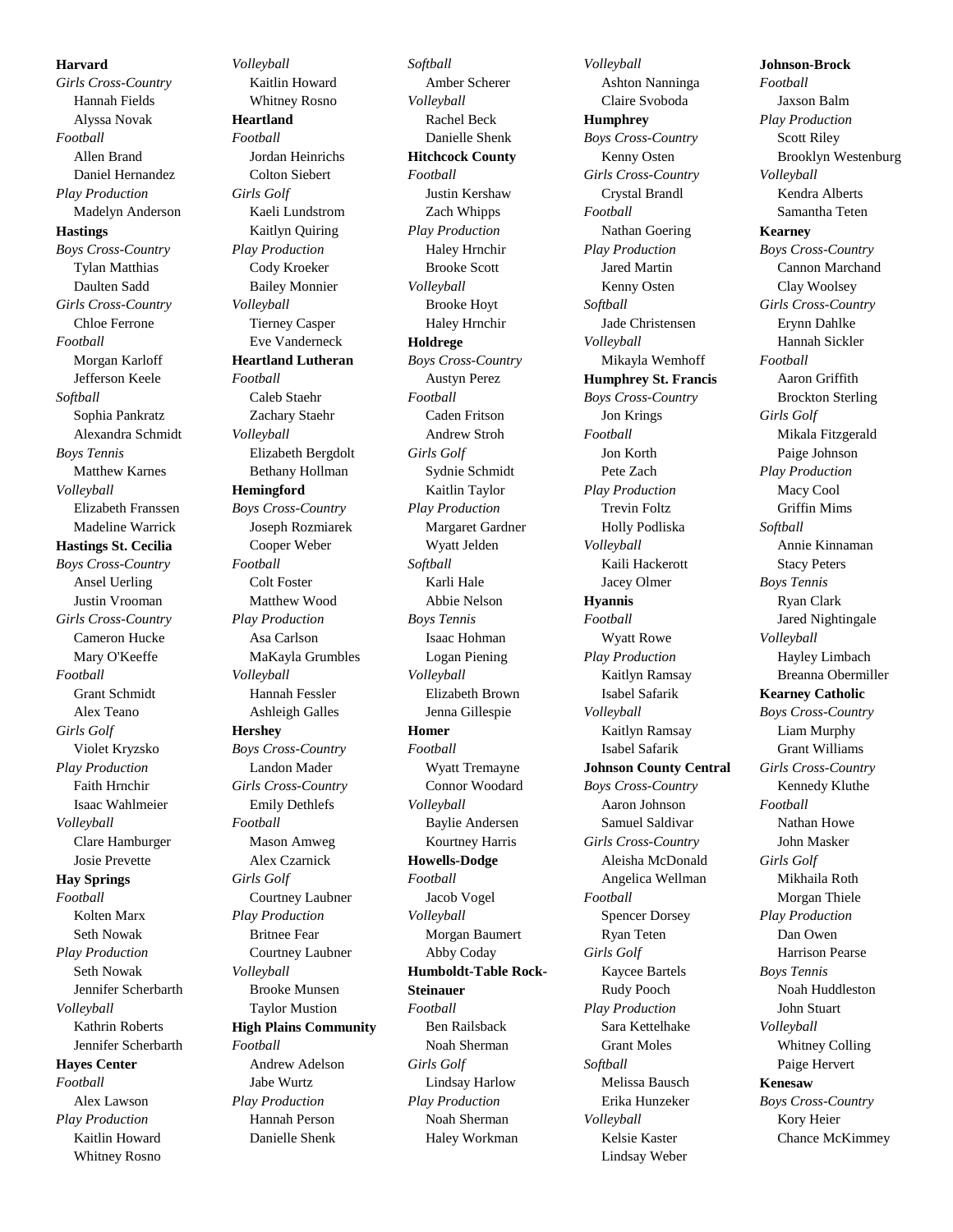*Football* Isaiah McChesney Austin Schnitzler *Play Production* Jack Duffy *Volleyball* Brenna Schneider Staci Weavers **Keya Paha County** *Boys Cross-Country* Phillip Lewis *Football* Kevin Udd **Laurel-Concord-Coleridge** *Boys Cross-Country* Jordan Jansen *Football* Chayce Hirschman Dillan Wolfgram *Girls Golf* Emily Klooz *Play Production* Connor Cross Emily Klooz *Volleyball* Ellie Arduser Audra Corbit **Lawrence-Nelson** *Play Production* Abby Kile Maekayla Ward *Volleyball* Rachel Kathman Alyssa Miller **Leigh** *Football* Benjamin Kuhr *Girls Golf* Karmen Hake *Softball* Megan Bahns Sheila Reichmuth *Volleyball* Kaitlyn Becher **Lewiston** *Football* Dalton Anderson *Play Production* Kaitlin Arena Karen Keyes *Volleyball* Cari Howell Cydney Howell **Lexington** *Boys Cross-Country* Chandler Flynn John Mark Shields *Girls Cross-Country* Ana Hernandez-Cruz

*Football* Dakota Hernandez Trevor McKeone *Girls Golf* Erin Green Brooke Speer *Play Production* Odwuar Quinonez-Rodriguez Ana-Alesia Ward *Softball* Alyssa Leger Hannah Ostrom *Boys Tennis* Juan Dominguez Caleb Doyle *Volleyball* Joelly Anderson Ellie Rowe **Leyton** *Football* Cody McKay Jared Westman *Play Production* Rhett Dye *Volleyball* Kaitlyn Berner Dani McKay **Lincoln Christian** *Boys Cross-Country* Thomas VanCott *Girls Cross-Country* Mary Wood *Football* Noah Free Tanner Schwaninger *Play Production* Emma Haas Karissa Negley *Boys Tennis* A.J. Carlson Dalton McGerr *Volleyball* D'Anna Attanasio Taryn Ballentine **Lincoln East** *Boys Cross-Country* Ryan Bates Logan Koenig *Girls Cross-Country* Alexis Altmaier Alana Sesow *Football* Christopher Jurich Braden Kleinschmidt *Girls Golf* Shelby Glenn Caroline Startzer

*Softball* Jade Mendoza Danelle Snyder *Boys Tennis* Keaton Johnson Jacob Wenger *Volleyball* Lexie Duch Anna Holmquist **Lincoln High** *Girls Cross-Country* Melia Markham Rebecca Vanneman *Football* Treyton Dawson Wyatt Vivier *Play Production* Alexis Cruz Catherine Nyberg *Softball* Lauren Thuss *Boys Tennis* Caleb Martin Salil Purandare *Volleyball* Alivia Michalski Madison Swinnerton **Lincoln Lutheran** *Boys Cross-Country* Caleb Ziems *Girls Cross-Country* Paige Steinbauer *Football* Dylan Brockhaus Joshua Leymaster *Girls Golf* Abigail Fahleson Erika Smith *Volleyball* Amber LeGrande Julia Pomerenke **Lincoln North Star** *Boys Cross-Country* Andrew Martinez Nathan Pierce *Girls Cross-Country* Jeralyn Poe Natalie Stanley *Football* Trevin Ball Trevor Marreel *Girls Golf* Kamryn Sannicks Stacy Storm *Softball* Brea Bowman Sydney Nieveen *Boys Tennis* Derek Mikus David Nguyen

*Volleyball* Sara Abbott Kailee Brown **Lincoln Northeast** *Boys Cross-Country* Rhys Hansen Wyatt McLeod *Girls Cross-Country* Brittney Donner Amber Rouse *Football* Ryan Cink Jack Moore *Girls Golf* Tess Meyer *Play Production* Anthony Anderson Karlie Sorensen *Softball* Jamie Holscher Madeline Kettler *Boys Tennis* Daniel Kuchar Allen Treichel *Volleyball* Kelli Holloway Addison Sellon **Lincoln Pius X** *Boys Cross-Country* Kade Kalkowski Jared Yost *Girls Cross-Country* Ellie Beiermann Willa Koenig *Football* Colton Abendroth Jack Rice *Girls Golf* Samantha Crook Madison Stockman *Play Production* Ansley Alberts Carly Moore *Softball* Emily Pick Morgan Shipley *Boys Tennis* Thomas Kelly Landon Warner *Volleyball* Claire McDermott Kaitlin VanLoon **Lincoln Southeast** *Boys Cross-Country* John Ebers Evan Johnson *Girls Cross-Country* Elsa Forsberg Robin Rauner

*Football* Noah Brittenham Brady McDonald *Girls Golf* Ellie Walstad Maddie Whitehead *Play Production* Hanna Savidge Alec Schneider *Softball* Erin Lockhart Allie Menghini *Volleyball* Meagen Roth Kylee Wurster **Lincoln Southwest** *Boys Cross-Country* Carter Knopik Anthony Patton *Girls Cross-Country* Emily Berzonsky Hannah Wolkenhauer *Football* Bo Els Tanner Haas *Girls Golf* Megan Mueting Adrian Pilkington *Softball* Hailey Bartz Zierra Flodman *Boys Tennis* Cameron Spurrier Alex Woodward *Volleyball* Lauren Cope Madison Egger **Lindsay Holy Family** *Boys Cross-Country* Matthew Wegener *Football* Austin Preister *Play Production* Matthew Wegener Regan Wiese *Volleyball* Alyssa Beller **Logan View** *Boys Cross-Country* Gage Hoegermeyer Jonathan Horvatich *Girls Cross-Country* Grace Harmon Grayce McCormick *Football* Derek Beaumont Jordan Polk *Play Production* Connor McManigal Allysa Stoupa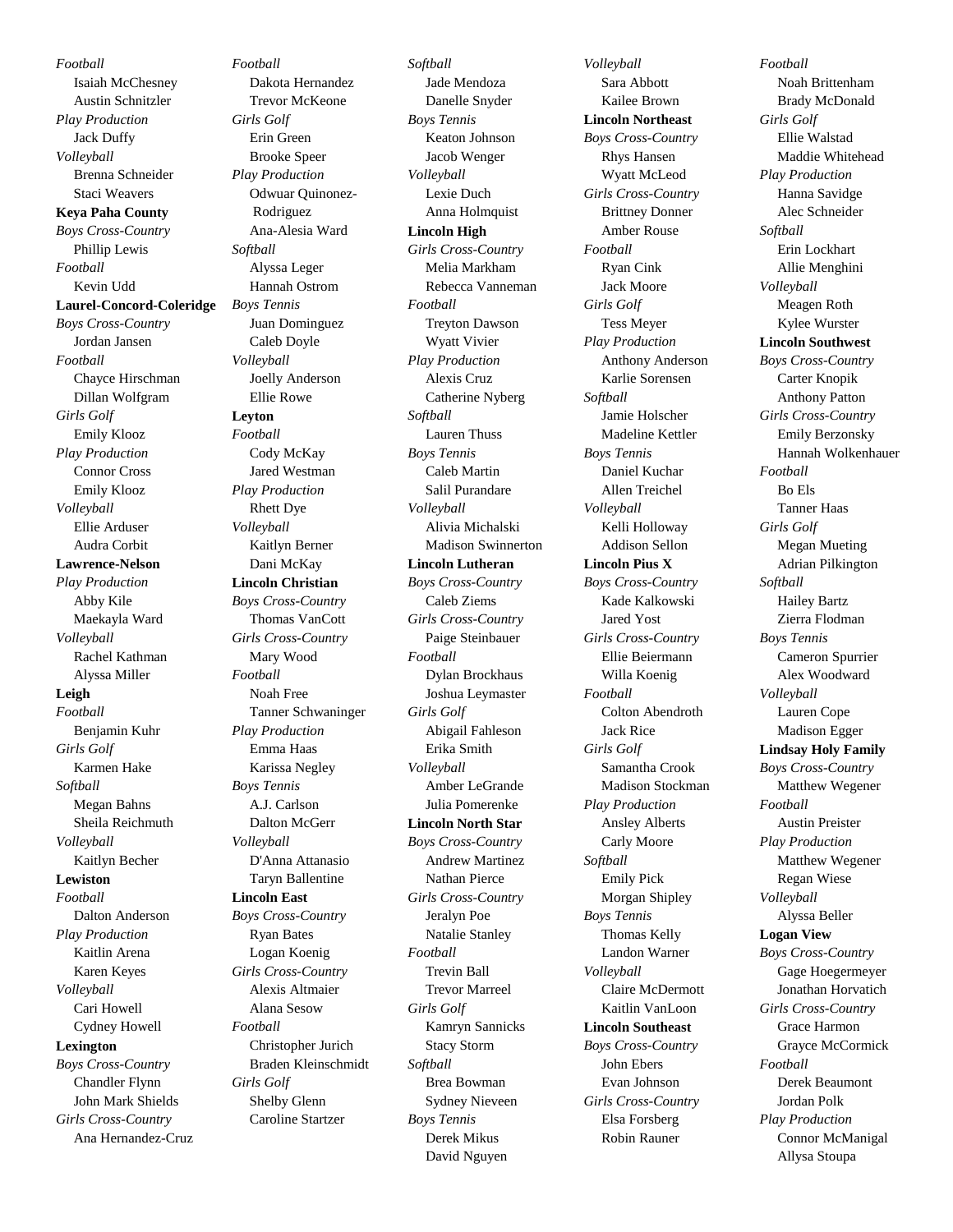*Volleyball* Jenae Mallette Lexis VonSeggern **Louisville** *Boys Cross-Country* Brock Milius Cade Wolcott *Girls Cross-Country* Grace Jacobsen Erin Muntz *Football* Jacob Mohler Daniel Stohlmann *Play Production* Nathan Minchow Samuel Rose *Softball* Samantha Mason *Volleyball* Maggie Hiatt Julia Zurek **Loup City** *Boys Cross-Country* Seth Young *Girls Cross-Country* Josie Ference *Football* Cody Chilewski *Play Production* Morgan Curlo Addison Henry *Volleyball* Jessica Eurek **Loup County** *Volleyball* Jackie Lewis **Lourdes Central Catholic** *Football* Thomas Gress Alex Hogeland *Play Production* Noah Goodman Rebekah Warga *Volleyball* Karley Kreifels Katherine O'Neil **Lutheran High Northeast** *Boys Cross-Country* Ryan Bodlak *Football* Ethan Rockwell Nick Stolze *Play Production* MaKenzie Gordan Jeremiah Grubb *Volleyball* Trystin Baker Ari Rathke

**Lynch** *Play Production* Drew Purviance Mykah Strom *Volleyball* Madison Rossmeier **Lyons-Decatur Northeast** *Football* Chevy Henneman Montana Riecken *Play Production* Martin Long Madie Ronnfeldt *Volleyball* Brianne Haskell Victoria Maslonka **Madison** *Boys Cross-Country* Jesus Arellano Jose Arellano *Girls Cross-Country* Esmeralda Tinajero *Football* Caleb Haskell Jamel Johnson *Play Production* Emily Adelman Jamel Johnson *Softball* Maria Torres *Volleyball* Kelsey Bartak **Malcolm** *Boys Cross-Country* Jacob Garrison Caleb Porter *Girls Cross-Country* Amanda Engelbart Emily Locke *Football* Mattias Holka Jordan Redler *Play Production* Madeline Diedrichsen Tessa Dunse *Softball* Mikayla Brady Courtney Sandell *Volleyball* Hayley Densberger Jaela Zimmerman **Maxwell** *Boys Cross-Country* Aaron Schaub *Girls Cross-Country* Kylee Meyer *Football* Marcus Miller Jacob Whisenhunt

*Play Production* Katelyn Walker Jacob Whisenhunt *Volleyball* Tracy Blake Josie Cox **Maywood** *Boys Cross-Country* Tucker Hartley *Football* Calyn Werkmeister *Play Production* Lydia Fritsche Calyn Werkmeister *Volleyball* Brooke Moore Abby Werkmeister **McCook** *Boys Cross-Country* Taye Collicott Isaac Langan *Girls Cross-Country* Anna Graff *Football* Luke Lichty Peyton Stagemeyer *Girls Golf* Corinne Bortner Kacee Samway *Play Production* Emily Karr Megan Siebrandt *Softball* Alaini Priebe Hayley Werkmeister *Boys Tennis* Erik Eiler *Volleyball* Hannah Goodenberger **McCool Junction** *Boys Cross-Country* Trey Perry Christian Vera *Girls Cross-Country* Mataia Hess Katelyn Siebert *Football* Chance Chrisman Seth Norquest *Play Production* Deidre Freitas Katelyn Siebert *Volleyball* Deidre Freitas **McPherson County** *Football* Dane Daigger *Play Production* Haley Munson

Michaela Schultis

*Volleyball* Ashley Starr Kandace Ward **Mead** *Football* Lowell Johnson Dylan Taylor *Softball* Lauren Taylor *Volleyball* Margaret Johnson Haley Konecky **Medicine Valley** *Boys Cross-Country* Rodger Farr Nathan Nicklas *Girls Cross-Country* Rachel Towne *Football* Timothy Aanenson John Klintworth *Volleyball* MiKayla Niemoth Tasha Ruppert **Meridian** *Football* Guadalupe Dimas Brandon Jackson *Play Production* Ty Brakhage Brooke Massa *Volleyball* Ann Endorf Blair Hofstetter **Milford** *Boys Cross-Country* Hunter Jensen Ty Masco *Girls Cross-Country* Abigail Reitz Samantha Vaverka *Football* Daniel Mitchell *Play Production* Lydia Jeppesen Addison Pauley *Softball* Bailey Sweeney Sara Trojan *Volleyball* Emily Burton Jensyn Meyer **Millard North** *Boys Cross-Country* John Mark Connolly Mitchell Eldridge *Girls Cross-Country* Taryn Benham Kayla Ney

*Football* Jack Davidson Joshua Reil *Girls Golf* Catherine Khorram Sarah Suh *Softball* Madison Meacham Ashlee Murray *Boys Tennis* Raunak Kukreja Raymond Thai *Volleyball* Leigh Hanson Isabella Siciunas **Millard South** *Girls Cross-Country* Taylor Somers Katie Spencer *Football* Barrett McDonald Tanner Woitzel *Girls Golf* Jennifer Fisher Grace Rasmussen *Softball* Nikki McNeil Natalie Wilson *Boys Tennis* Zach Warneke Eddy Yuan *Volleyball* Mackenzie Burk Audrey Keim **Millard West** *Boys Cross-Country* Brady Sutfin *Girls Cross-Country* Emma Frerichs *Football* Dylan Hughes Benjamin Stodola *Girls Golf* Annika Brown Teryn Koch *Play Production* Eric Kimberly Alexander Minton *Softball* Emily Truitt *Boys Tennis* Ethan Stuckwisch *Volleyball* Jordan Daniels Tiffany Wentworth **Minden** *Boys Cross-Country* Andrew Hultquist *Girls Cross-Country* Jianna Sorensen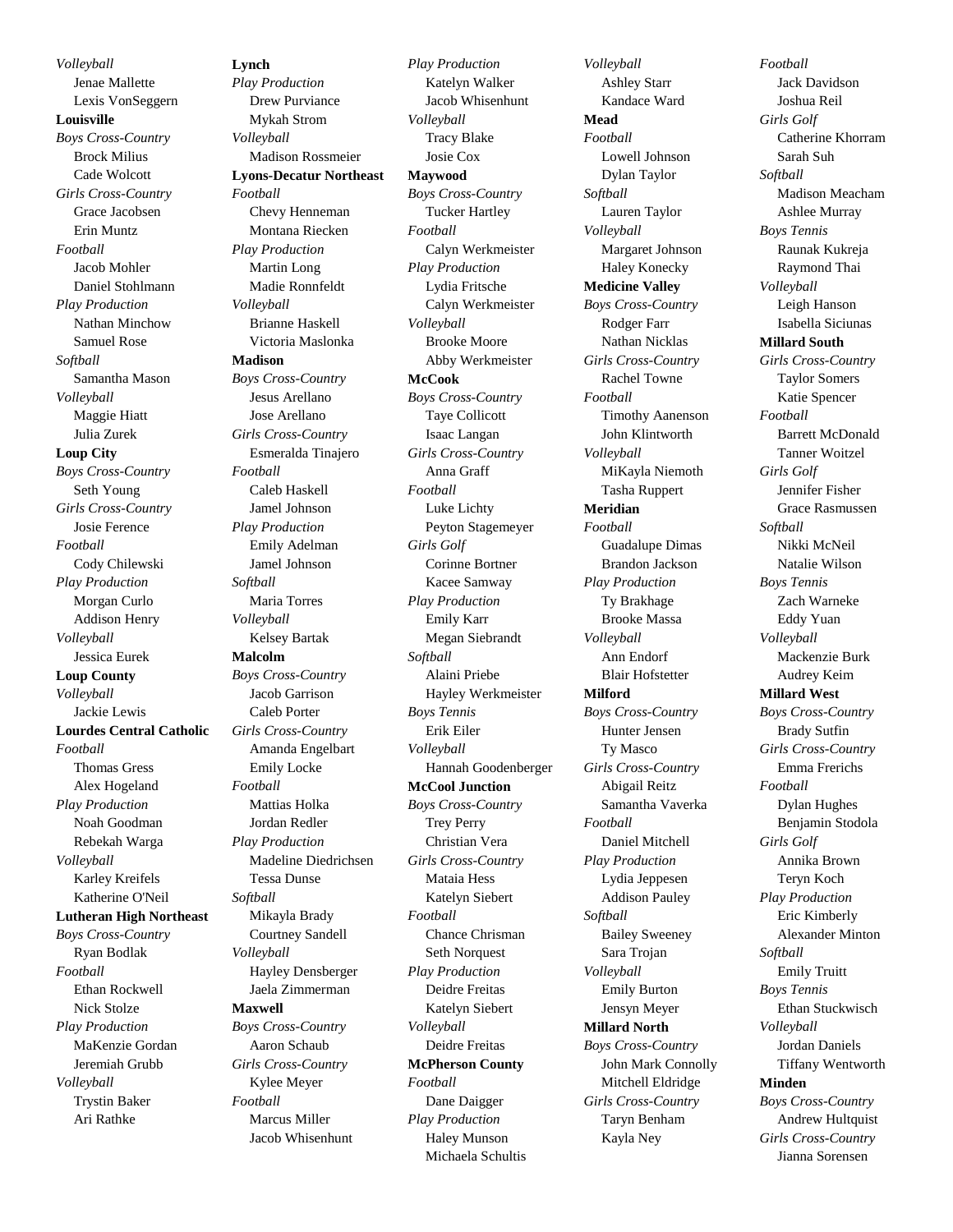*Football* Keith Bendix Matthew Exstrom *Girls Golf* Ashton Boldt Paige Kristensen *Play Production* Madisyn Ayres Jozef Kuehn *Softball* Madisyn Ayres Trinity Olson *Volleyball* Alison Rowse Addison Woodward **Mitchell** *Boys Cross-Country* Cody Mueller Joseph Pieper *Girls Cross-Country* Madison Watson *Football* Bailey Branson Colby Eberspecher *Girls Golf* Kelly Law Myranda Musfelt *Play Production* Kielan Carlson Brienna Wood *Volleyball* Jori Peters Barbara Pieper **Mount Michael Benedictine** *Boys Cross-Country* Peyton Hottovy Thomas Wooten *Football* Caiden Groff Patrick Halpin *Boys Tennis* Alex Hotovy **Mullen** *Football* Britt McIntosh Adam Starr *Girls Golf* Madi Daly Emily Durfee *Play Production* Katie Coble Haley Gracey *Volleyball* Jessica Lovitt Bethany Vinton **Nebraska Christian** *Boys Cross-Country* Warren Dexter Adrian Epp

*Girls Cross-Country* Katie Cumpston Alyssa Prettyman *Football* Logan Faeh Keagan Jewell *Play Production* Marilla Flynn Juan Lasso *Volleyball* Amber Mazankowski Cassidy Ostrand **Nebraska City** *Boys Cross-Country* Jaycob Tharp *Girls Cross-Country* Maria Andrade Aubrey Thurman *Football* Noah Kasbohm Logan Riege *Girls Golf* Lyndzie Moyer *Play Production* Easton Banik Abbie Ferguson *Softball* Taylor Ackerman Evelyn Causgrove *Boys Tennis* Gavin Nielson *Volleyball* Maya Mercer Kelsie Stovall **Nebraska Lutheran** *Football* Nathaniel Ewart Adam Stern *Play Production* Kalynne Brauer Morgan Seaberg *Volleyball* Kaylyn Beiermann Faith Otte **Neligh-Oakdale** *Boys Cross-Country* Michael Peinke *Girls Cross-Country* Kassidy Grosserode Courtney Pellatz *Play Production* Bryce Frey Chase Kallhoff *Volleyball* Kelsey Green Kristin Rice **Newman Grove** *Play Production* Parker Wallin

**Niobrara** *Football* Jacob Johnson *Play Production* Ashley Guenther Trenton Guenther *Volleyball* Brittany Eisenhauer **Norfolk** *Boys Cross-Country* Andrew Meuret Kayle Schapmann *Girls Cross-Country* Breanna Harthoorn Abby Protzman *Football* Chace Hutchison Trevor McKeown *Girls Golf* Samantha Bruening Madison Buettner *Play Production* Elishia Coffin Gillian Curry *Softball* Lakyn McCarter *Boys Tennis* David Carlson Erik Wright *Volleyball* Jaycee Bradley Kimberly Svitak **Norfolk Catholic** *Boys Cross-Country* Cameron Carney Alex Maguire *Girls Cross-Country* Nicole Aschoff Joelle Heng *Football* Austin Becker Nathan Boyle *Girls Golf* Chelsey Reifert *Play Production* Emily Funk Geena Piper *Softball* Courtney Schindler *Volleyball* Geena Piper Sydney Wolff **Norris** *Boys Cross-Country* Drew Marolf Alex Riensche *Girls Cross-Country* LeeAnn Hedrick Katie Trapp

*Football* Grant Albers Jackson Hartman *Girls Golf* Maddie Gabel Sophia Kisling *Softball* Janelle Adams Halle Hayhurst *Volleyball* Maddy Bruder Kylie Hohlen **North Bend Central** *Boys Cross-Country* Dylan Emanuel Cole Jedlicka *Girls Cross-Country* Dannika Shanahan *Football* Kyle Kavan *Play Production* Dylan Emanuel Gage Gibney *Softball* Taylor Faltin *Volleyball* Samantha Dirkschneider Cassidy Walla **North Platte** *Boys Cross-Country* Christian Bradley Tanner Haws *Football* Darren Armstrong Cole Joneson *Girls Golf* Camerin Burtle Taylor Kramer *Play Production* Sarah French Seth Mavigliano *Softball* Kaite Franzen Hannah Hays *Boys Tennis* Landon Jahnke *Volleyball* Kaitlynn Harvey Olivia Nicholson **North Platte St. Patrick's** *Girls Cross-Country* Bailee Clark Anna O'Malley *Football* Matthew Ferguson David Trierweiler *Play Production* Trey Dodson Erin Nozicka

*Volleyball* Riley Nitsch Katie Slattery **Northwest** *Boys Cross-Country* Jayden Cabrera Riley Ostdiek *Girls Cross-Country* Megan Billington Taylor Kool *Football* Isaiah Daws Shae Lott *Girls Golf* Megan Canfield Nicole Phinney *Play Production* Rylee Bahe Megan Canfield *Softball* Mikayla Heckathorn Audrey Quandt *Volleyball* Audra Cooksley Erin Schleicher **O'Neill** *Girls Cross-Country* Abigail Gillham Kadra Sommersted-Simmons *Football* Tyson Hostert Walker Liewer *Play Production* Bailey Krieger James Walton *Softball* Ariel Lichty *Volleyball* Natalie Brodersen Sarah Devall **Oakland-Craig** *Boys Cross-Country* Carter Thiele Jesse Wallerstedt *Girls Cross-Country* Emily Miller Heather Riedy *Football* Ted Maline Bryce Uhing *Girls Golf* Hannah Brudigam *Play Production* Ashleigh Carr Heather Riedy *Volleyball* Olivia Bures Brynn Charling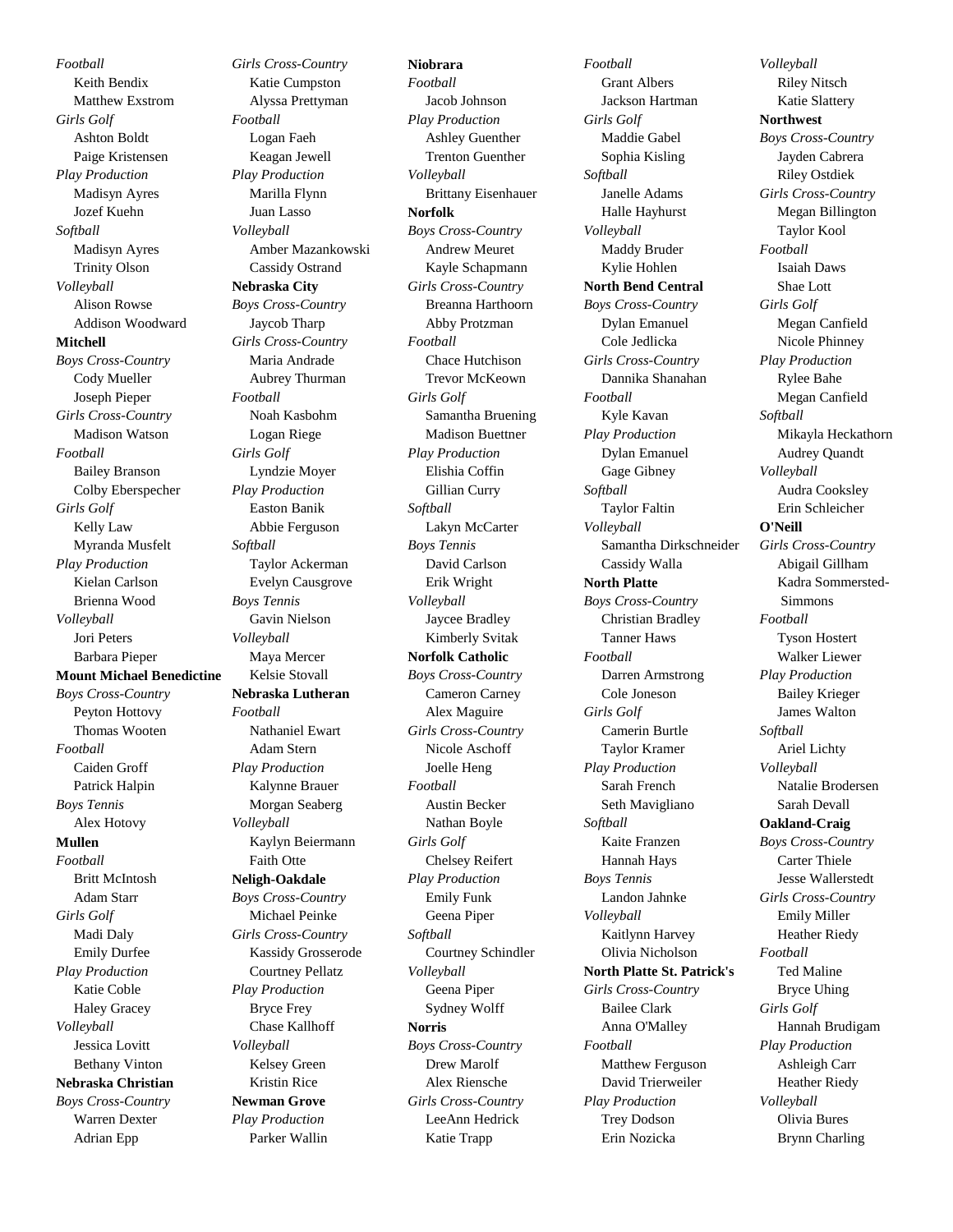**Ogallala**

*Boys Cross-Country* Cole Samuelson Easton Tuttle *Football* Brody Cleveland *Girls Golf* Maaika Mestl Olivia Most *Play Production* Elijah Elmshaeuser Byron Nelson *Volleyball* Sophia Arensdorf Jenna Paloucek **Omaha Brownell-Talbot** *Boys Cross-Country* Caravaggio Caniglia *Football* Josh Bartz Harrison Runnels *Girls Golf* Tammy Wang *Boys Tennis* David Bredthauer *Volleyball* Rachel Hall Celia Vann **Omaha Bryan** *Football* Zachary Gates Donald Nekola *Girls Golf* Sarah Ostrander *Play Production* Courtney Sidzyik Brianna Welna *Volleyball* Julia Dirkse **Omaha Burke** *Boys Cross-Country* Andrew Vasquez *Girls Cross-Country* Angelika Bull Lauren Houston *Football* Tyler Egenes Trentin Hymer *Girls Golf* Shelby Schneider Nia Station *Softball* Morgan Peterson Taylor Stern *Volleyball* Emily Lines Nicole Lofshult

**Omaha Central** *Girls Cross-Country* Hannah DePriest McKenna Paintin *Girls Golf* Emily Jezewski Katy Stuckey *Softball* Jordan Young *Boys Tennis* Miles Kay Jack Stobbe *Volleyball* Claire Bexten Elise Saniuk **Omaha Concordia** *Boys Cross-Country* Michael Eesley Ryan Parmenter *Girls Cross-Country* Karin Berg *Football* Jackson Grasz Marc Sisson *Play Production* Marissa Hempel Emilee Kenny *Boys Tennis* Ethan Petersen *Volleyball* Rebekah Knapp Megan Wickey **Omaha Duchesne Academy** *Girls Cross-Country* Katy Smith *Softball* Kaitlyn Schmit *Volleyball* Madison Briggs Caitlin Kelley **Omaha Gross Catholic** *Boys Cross-Country* Aaron Frickel Joe Wilwerding *Girls Cross-Country* Katie Caskey Casslyn McNamara *Football* Matt Herting Luke Williams *Girls Golf* Emily Bogle Nicole Mimick *Play Production* Lainey Connelly Viveca Power *Softball* Lindsey Cavlovic Kenzie Kaspar

*Boys Tennis* Collin Peterson Nathan Wilson *Volleyball* Lynsey Matulka Lauren Parr **Omaha Marian** *Girls Cross-Country* Katie Pallesen Meg Shonsey *Girls Golf* Makenzie Fuss Abby Hermanek *Softball* Kellyn Daly Aly Freeman *Volleyball* Andie Hanus Brittany Witt **Omaha Mercy** *Girls Cross-Country* Carly Adams Natalie von Oldenburg *Softball* Grace Novak Alyssa Turnquist *Volleyball* Allie Bray Jenny Gilbert **Omaha North** *Boys Cross-Country* Zachary Lundberg *Girls Cross-Country* Emma Landis *Football* Cole Bixler Justin Edwards *Girls Golf* Grace Siy Lauren Uhlig *Softball* Alexis Hostert Skye Kerst *Boys Tennis* Adrian Dorantes-Monrreal *Girls Golf* Joshua Stahr *Volleyball* Stephanie Hansen Corrie Weaver **Omaha Northwest** *Boys Cross-Country* Jackson Blalock *Girls Cross-Country* Jenna Purdy *Girls Golf* Kasey Holoubek Madyson Makell *Softball* Ashley Butcher Ashley Holoubek

*Volleyball* Jordan Winkelbauer **Omaha Roncalli Catholic** *Girls Cross-Country* Emily Guinn *Football* Connor Berg Brendan Findall *Girls Golf* Rachel Van Robays *Softball* Kaitlyn Rief *Volleyball* Madison Dotzler Mariel Sprakel **Omaha Skutt Catholic** *Boys Cross-Country* Jon Camenzind Trevor Camenzind *Girls Cross-Country* Kaelie Lenz Abby Nicholas *Football* Sean McCormick Sean McDermott *Girls Golf* Lydia Nokels Emma Sheridan *Softball* Claire Harrison *Boys Tennis* Josh Schmidt *Volleyball* Alli Schomers Alyssa Woodman **Omaha Westside** *Boys Cross-Country* Mitchell Coziahr *Girls Cross-Country* Blair Coziahr Mariah Tessin *Football* Alex Lindquist John Neubaum Lindsay McCormick Christa Pierce *Play Production* Jules Ross Max Tierney *Boys Tennis* Thomas Kutilek Max Slosburg *Volleyball* Miranda Thacker Cara Treu **Ord** *Boys Cross-Country* Jackson Barnes

Devon Vancura

*Girls Cross-Country* Tori Beran Katherine Lansman *Football* John Radil Cade Svoboda *Play Production* Molli Hagge Kirby Sheets *Volleyball* Kenzie Drudik Jordan Kuck **Osceola** *Football* Lukas Ericson Austin Wieseman *Play Production* Lukas Ericson Kenady Kuhnel *Volleyball* Lori Peterson Bailey Swantek **Osmond** *Boys Cross-Country* Cameron Moes **Overton** *Football* Dillon Margritz Kristian Seberger *Volleyball* Gracie Grote Danielle Jewett **Palmyra** *Boys Cross-Country* Alex Clough *Football* Drew Huxoll *Volleyball* Klaire Phillips **Papillion-La Vista** *Boys Cross-Country* Michael Herndon *Girls Cross-Country* Hannah Cahill Courtney Pickering *Football* Kevin Long Grant Van Scoy *Girls Golf* Katie Irvin *Softball* Amanda Butera Jordan Van Roy *Boys Tennis* Daniel Erickson Tony Ripa *Volleyball* Ellie McDonnell Jessica Peters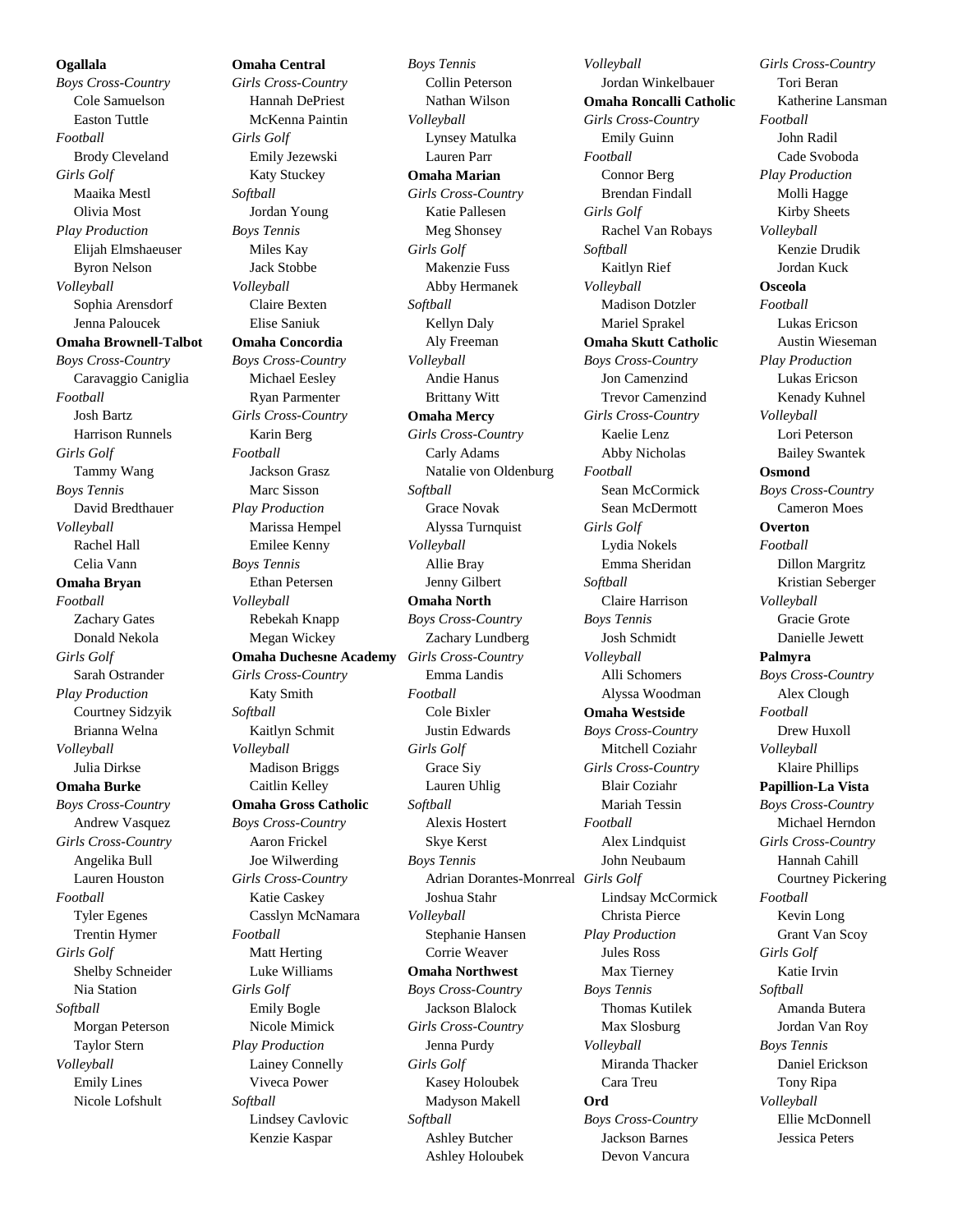**Papillion-La Vista South** *Boys Cross-Country* Nicholas Bailey Joseph Fox *Girls Cross-Country* Carly Bindl Annastasia Milton *Football* Joseph Mueller Stephen Zagurski *Softball* Emily Rohn Nicole Wiles *Boys Tennis* Ben Palensky *Volleyball* Raechel Meisinger Erin Warren **Parkview Christian** *Football* Jordan Case Trevor Polivka *Play Production* Maria Kercher Hank McVeigh *Volleyball* Lauren White **Pawnee City** *Football* Cory Kettelhake Voy Pearson *Play Production* Caetlen Gyhra Carly Hunzeker *Volleyball* Mikalia Engelken Marissa Myers **Paxton** *Boys Cross-Country* Joel Schroeder *Girls Cross-Country* Brooke Beckius *Football* Cody Blackwell Alec Fox *Play Production* Leanne Gamet Joel Schroeder *Volleyball* Cora Brott Karlee Schow **Pender** *Boys Cross-Country* Joshua Springer Treyvor Vice *Football* Devin Soll

Kody Wageman

*Play Production* Corbin Lamplot Lexi Ostrand *Volleyball* Lexi Ostrand Shelby Roth **Perkins County** *Girls Cross-Country* Mariah Curtis Kendra Hoffert *Football* Zak Kurkowski Dylan Malmkar *Play Production* Hannah Beck Samantha Snogren *Volleyball* Claire Maaliao Courtney Ostermiller **Pierce** *Girls Cross-Country* Shannah Unseld *Football* Noah Fisher Matthew Penne *Girls Golf* Breanna Attema KimberLee Carlson *Play Production* Kristin Arens Kati Krueger *Softball* Briana Polt Rachelle Tucker *Volleyball* Jaci Brahmer Allison Koehlmoos **Plainview** *Football* Turner Dahl Tyler Friedrich *Girls Golf* Morgan Hampton Stephanie Sorensen *Play Production* Darian Grof Ryan Pellatz *Volleyball* Tessa Steinkraus Nicole White **Platteview** *Boys Cross-Country* Connor McFayden Nicholas Verdoni *Girls Cross-Country* Raelyn Haubensak Alyssa Iverson *Football* Ben Murphy

*Girls Golf* Stacie Bartels Sarah Grubb *Play Production* Sabrina Barton Miranda Gerhardt *Softball* Rachel Harriman Mariah Seip *Volleyball* Colby Duvel Hannah Stane **Plattsmouth** *Boys Cross-Country* Corhan Kress Caleb Wehrbein *Girls Cross-Country* Lauren Mitteis Hayley Wagner *Football* Dawson Siemonsma Dylan Sohl *Girls Golf* Keely Algya Kara Pogreba *Play Production* Josephine Ptacek Bailey Simoens *Softball* Leah Church Madisyn Tilson *Volleyball* Megan Johnson Jenna Schroeder **Pleasanton** *Football* Blake Eckhout Kaellen Miller *Play Production* Brooke Darby Lani Martin *Volleyball* Adeline Hand Madeline Paitz **Ponca** *Football* Colton Oswald Michael Walsh *Volleyball* Alexis Eifert Kianna Kramper **Pope John** *Football* Seth Schumacher *Volleyball* Jenna Parks Taylor Schumacher

*Football* Coby Hicks Cooper Hicks *Play Production* Samuel Bogert Cooper Hicks *Volleyball* Ryley Hicks Jamison Trvs **Ralston** *Boys Cross-Country* Nattie O'Reilly Justin Shoemaker *Girls Cross-Country* Jade Adler Bri Jensen *Football* Scott Passmore Joey Weber *Softball* Kennedy Greene Taylor Sramek *Boys Tennis* Gabe McAndrews Thomas Webster *Volleyball* Maddie Goltl Peyton Skiles **Randolph** *Girls Cross-Country* Katie Fye *Football* Seth Lackas Dylan Loberg *Play Production* Maggie Carlson Allie Thies *Volleyball* Katelyn Backhaus Haley Schnoor **Ravenna** *Boys Cross-Country* Ethan Keilig Kade Lockhorn *Girls Cross-Country* Madison Kucera Teagan Mieth *Football* Chance Bock *Girls Golf* Sydney Kucera *Play Production* Hailey Anderson Sapphire Shaw *Volleyball* Holly Dethlefs Brooklyn Fiddelke

**Potter-Dix**

## Hunter Arias *Girls Cross-Country* Haylee Haecker Miranda Unverferth *Football* Zach Boyd Travis Hula *Play Production* Sawyer Lorenzen Lauren Wagner *Softball* Emmaley Benes Lauren Taylor *Volleyball* Wesley Ball **Red Cloud** *Girls Cross-Country* Jamie Nikodym *Football* Wyatt Bell Dillon Burgess *Play Production* Jamie Nikodym *Volleyball* Bailey Lewis Maria Ockinga **Riverside** *Girls Cross-Country* Molly Berger McKayla Mogensen *Football* Collin Martinsen Jacob Pritchard *Play Production* Jacob Pritchard Joel Scott *Volleyball* Brandy Herley Karen Schmeits **Rock County** *Boys Cross-Country* Colin Erickson *Girls Cross-Country* Tori Davis Megan Erickson *Football* Chris Coulter *Play Production* Hollie Morton Jayde Shankland *Volleyball* Kara Bruns Hollie Morton **Sandhills** *Boys Cross-Country* Thomas Peterson *Girls Cross-Country*

Keesha Albrecht

**Raymond Central** *Boys Cross-Country*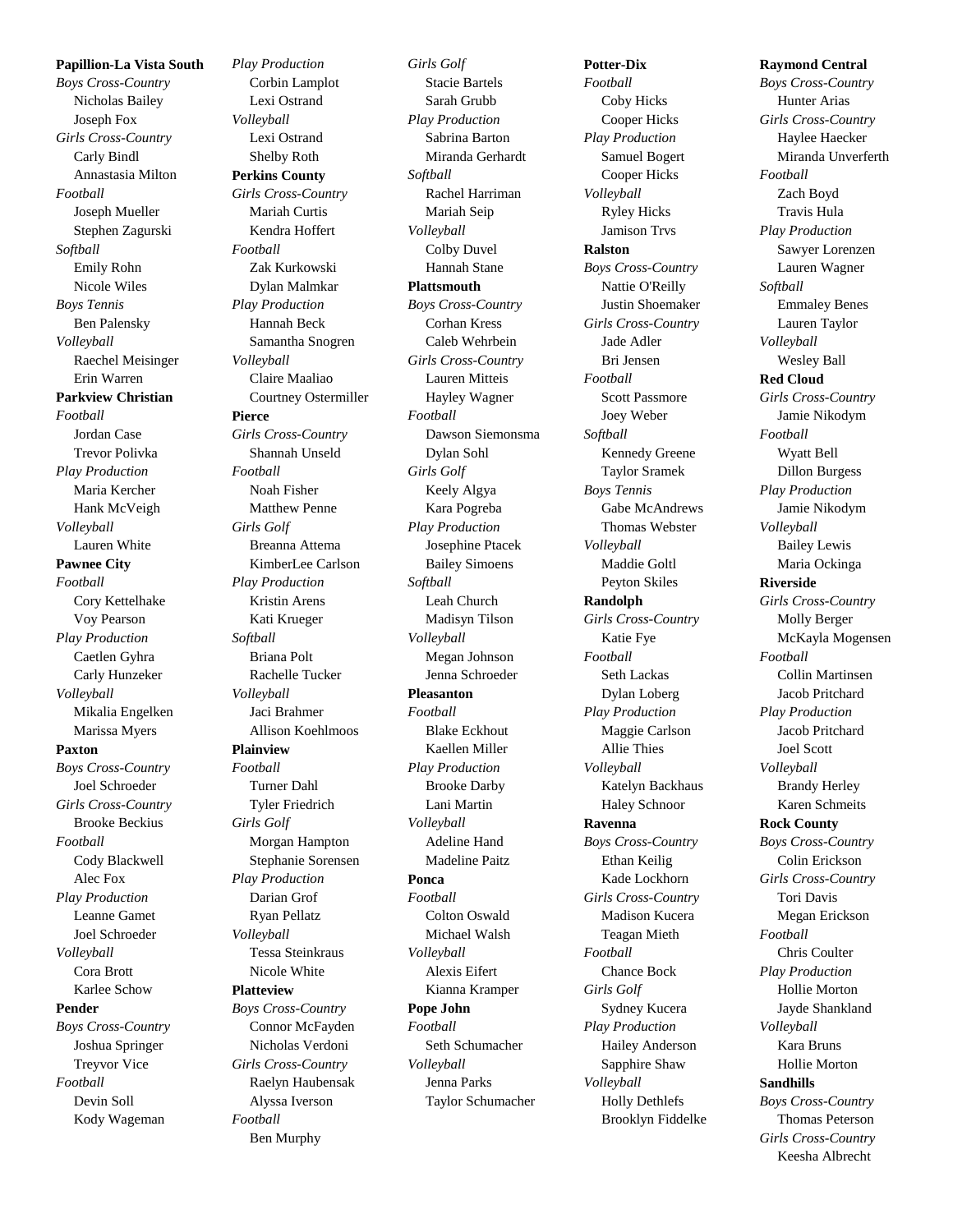*Football* Alex Coffman *Play Production* Cassidy Hafer Frankie Sierks *Volleyball* Cassidy Hafer **Sandy Creek** *Boys Cross-Country* Jacob Schlick Jaedin Switzer *Girls Cross-Country* Kaylee Fike Anna Novacek *Football* Emmet Caldwell Logan Searle *Play Production* Natasha Anderson Rachel Shackelford *Volleyball* Krista Johnson Tiffany Schweer **Sargent** *Girls Cross-Country* Makilah Ironshell *Play Production* Chyanne Leitschuck Shelby Schneider *Volleyball* Chyanne Leitschuck **Schuyler** *Boys Cross-Country* Connor Beebe *Football* Preston Hall Jacob Kasik *Play Production* Matthew Eller William Semerad *Softball* Tonya Marxsen *Volleyball* Rebecca Folda Brooke Horejsi **Scottsbluff** *Boys Cross-Country* Shane Burkey Matthew Richardson *Girls Cross-Country* Tayler Gipe Shayleigh James *Football* Stetson Anderson Jackson Hinze *Girls Golf* Karlie Johnson *Play Production* Megan Hayhurst Nikki Mobley

*Softball* Hannah Brown Barbara Calvert *Boys Tennis* Sean Mercer Smith Braden Sindt *Volleyball* Avery Krentz Sally Welsh **Scribner-Snyder** *Football* Kaleb Fischer Ryan Schnoor *Play Production* Sarah Robinson Micah Schut *Softball* Makayla Nemecek Kersten Peters *Volleyball* Megan Dostal Lindsey Wisnieski **Seward** *Boys Cross-Country* Thomas Gremel Jacob Sloup *Girls Cross-Country* Alex George Madison Sloup *Football* Adam Holtorf Cale Wagner *Girls Golf* Alexa Bruick Gretchen Peetz *Play Production* Evan Marshall Austin VanVelson *Softball* Kenna Heath Ruth Roebke *Volleyball* Kelsey Bruns Erin Simmerman **Shelby-Rising City** *Football* Nathan Grossnicklaus Alex Luchsinger *Girls Golf* Natalie Wingard *Play Production* Theresa Potter Danielle Schaf *Volleyball* Theresa Potter Danielle Schaf **Shelton** *Football* Jared Muhlbach

*Play Production* Claire Redinger Jake Senff *Volleyball* Josephine Terry Grace White **Shickley** *Football* Nathan Hendrickson *Play Production* Tristen Mosier Kristin Troyer *Volleyball* Catherine Mick **Sidney** *Boys Cross-Country* Hayden Lienemann Jachob Wiedeburg *Girls Cross-Country* Preslie Allen Madisen Stafford *Football* Hunter Secrest *Girls Golf* Megan Neal Theda Parker *Volleyball* Savanna Rosenbaum Sara Von Seggern **Silver Lake** *Football* Corey Conway Seyler Monroe *Play Production* Chloe Hartman Josie Parr *Volleyball* Alissa Ehrman Sydney Parr **Sioux County** *Football* Kyle Westover Nathan Woodrum *Play Production* Trevor Ginkens Madeline Rodenbaugh *Volleyball* Madeline Rodenbaugh Devyn Sanderson **South Platte** *Football* Jeramy Bartels Julius Dickmander *Play Production* Julius Dickmander Shelby Richards *Volleyball* Nina Henry Grace Kotschwar

**South Sioux City** *Boys Cross-Country* Jose Maldonado *Girls Cross-Country* Haley Fritza *Football* Michael Hansen Chris Lantz *Girls Golf* Mallory Feenstra Anna Hubbard *Softball* Brianna Nelson Shaynie Porter *Boys Tennis* Paul Tindall *Volleyball* Dana Fisher Kristlin Mogensen **Southern** *Play Production* Renee Jackson Brielle White *Softball* Tara Riensche *Volleyball* Abbee Buss Emily Meints **Southern Valley** *Boys Cross-Country* Austin Kredjl Alan Varela *Football* Jeremiah Perkins Hunter Quinn *Play Production* Joslyn Ballou Tom Hoxmeier *Softball* Peyton Ellis *Volleyball* Brooke Hays Laura McInturf **Southwest** *Football* Austin Minard Jackson Porter *Play Production* Kyle Van Pelt *Volleyball* Ashlee Morosic **Spalding Academy** *Football* John Bernt Bronc McKay *Play Production* Ashley Glesinger Alyssa Seamann

*Volleyball* Johanna Glaser Ashley Glesinger **St. Edward** *Girls Cross-Country* Emily Cumming Alicia Hamling *Football* Jonah Micek Keenan Rasmussen *Play Production* Sara Baustert Christina Hamling *Volleyball* Payton Rasmussen Mariah Tharnish **St. Mary's** *Boys Cross-Country* Logan Spencer *Football* Jacob Crumly Josh Cuddy *Play Production* Emily Pongratz Brittany Soukup *Softball* Paula Zakrzewski *Volleyball* Krissy Krotter Bridget Schneider **Stanton** *Boys Cross-Country* Trenton Cadwallader Trevor Doffin *Girls Cross-Country* Shayla Mandl Braska Patterson *Football* Grant King Mitchael Sieh *Play Production* Shayla Mandl Journee Trimble *Volleyball* Hiliary Huss Ariel Zach **Stapleton** *Play Production* Jennifer Boyer Kensie Burnside *Volleyball* Kensie Burnside Haley Paben **Sterling** *Football* Micah Erickson Thomas Tucker *Play Production* Micah Erickson Ben Logston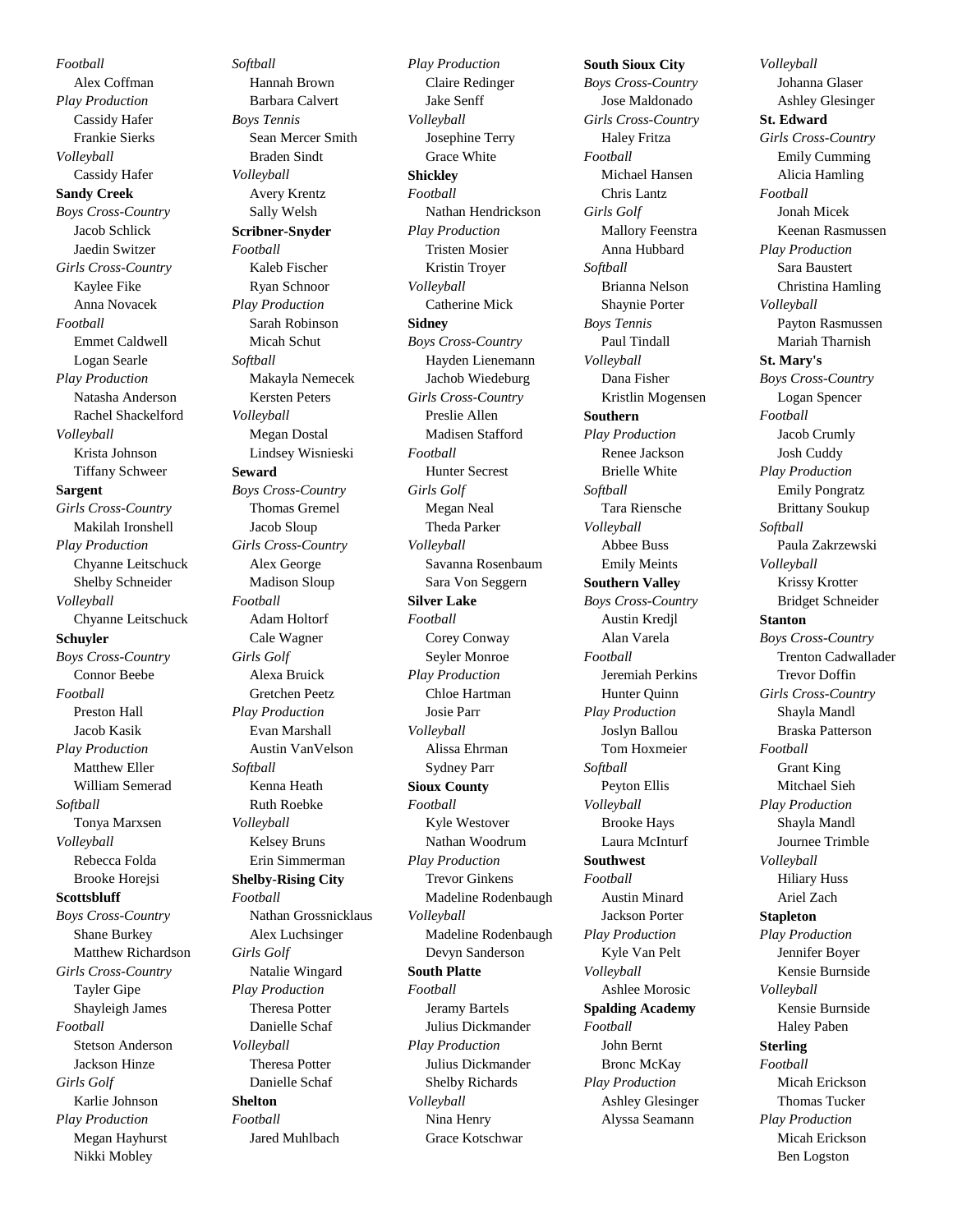*Volleyball* Taylor Cockerill Erika Goracke **Stuart** *Girls Cross-Country* Rachel Kaup *Football* Conner Paxton *Play Production* Brittany Hanzlik Kelsey Kaup *Volleyball* Hailey Paxton Jaden Schafer **Sumner-Eddyville-Miller** *Football* Jason Line Nathan Schroeder *Play Production* Darin Barth Sage Williams *Volleyball* Sydney Glatter Alicia Pierce **Superior** *Girls Cross-Country* Jenna Langer Angela Miller *Volleyball* Riley Butler Jaysa Hoins **Sutherland** *Boys Cross-Country* Nathan Fleecs *Girls Cross-Country* Joslyn Burke *Football* Kadin Copeland *Play Production* Nathan Fleecs Darien Myers *Volleyball* Jocey Nelson Marley Sandberg **Sutton** *Football* Tyler Bailey Nicholas Hohensee *Play Production* Nathalie Ford Jared Lemkau *Volleyball* Delaney Lemkau Savannah Schurman **Syracuse** *Boys Cross-Country* Peyton Harsin *Girls Cross-Country* Kaylee Hartman

Kimberly Lowman

*Football* Matthew Clark William Neels *Girls Golf* Courtney Carlson Allison Mead *Play Production* Moriah Dilley Matthew Wilkinson *Softball* Shae Frederick Rachael Nordhues *Volleyball* Sarah Antes Sydney Lintner **Tekamah-Herman** *Football* Jason Hansen Justin Hansen *Softball* Emily Pawoll Hannah Tobin *Volleyball* Tayor McLaughlin Sammi Suber **Thayer Central** *Boys Cross-Country* Collin Fink *Girls Cross-Country* Sydney Cottam Rachel Heitmann *Football* Thomas Feulner Tyler Hergott *Play Production* Sydney Cottam Collin Fink *Volleyball* Madison Mumm Cheyanna Tietjen **Thedford** *Girls Cross-Country* TelRae Sherman *Football* Caden Jameson *Play Production* Savannah Elliott Caden Jameson *Volleyball* Kelsey Higgins **Tri County** *Boys Cross-Country* William Stokebrand *Football* Wyatt Kowalski Cody McCain *Girls Golf* Riley Ensz

*Play Production* Riley Ensz Megann Freese *Volleyball* Megann Freese Ashley Scheele **Twin River** *Football* Parker Koziol Jeremy Preister *Play Production* Jonathan Kava Claire Swantek *Softball* Madison Kucera Jenna Oberhauser *Volleyball* Jessica Swantek Jessica Wieck **Valentine** *Boys Cross-Country* Will Major *Girls Cross-Country* Sydney Dunn *Football* Braxton Coleman Amos Utecht *Play Production* Riley Beel Justus Utecht *Volleyball* Sophie Lopez Nicole Lurz **Verdigre** *Football* Benjamin Johnson *Play Production* Kaitlyn Hanvey Alex Hollmann *Volleyball* Madisen Randa **Wahoo** *Boys Cross-Country* Alex Abbott Tyler Ruzicka *Girls Cross-Country* Hannah Brust Sydney Nicholls *Football* Josh Abbott Ryan Walker *Girls Golf* Kristen Tomjack *Softball* Joselyn Schnakenberg Kelsey Tomjack *Volleyball* Bailey Brigham Lauren Crockett

**Wakefield** *Football* Alexander Conley *Volleyball* Emily Puls McKenzie Rusk **Wallace** *Football* Dillon Koop Joshua May *Play Production* Chance Kennicutt Morgan Messersmith *Volleyball* Margaret May Mickayla Sheets **Wauneta-Palisade** *Football* Brody Nordhausen *Play Production* Leiauna Alberts Hannah Nordhausen *Volleyball* Nicole Strand Lesley Towery **Wausa** *Girls Cross-Country* Hannah Nelson *Football* Jordan Burns Travis Gillilan *Play Production* Samantha Hennings Brianna Van De Walle *Volleyball* Torissa Clausen Claire Vanness **Waverly** *Boys Cross-Country* Robert Delahoyde *Girls Cross-Country* Arielle Wiedenbeck *Football* Christian Dauel Andrew Miesbach *Girls Golf* Kaelyn Dutton Leah Egeberg *Softball* Maggie Geiler Sarah Schuelke *Boys Tennis* Joshua Doppler John Kasra *Volleyball* Ashley Neujahr **Wayne** *Boys Cross-Country* William Anderson Luke Pulfer

*Girls Cross-Country* Cassandra Heier Marta Pulfer *Football* John Blankenau Cole Koenig *Girls Golf* Emma Loberg *Play Production* Olivia Ficke-Anderson Meg Osnes *Softball* Hannah Belt Abigail Hix *Volleyball* Emma Evetovich Alyssa Schmale **Weeping Water** *Girls Cross-Country* Brianna Buffington Michaela Lawrence *Football* Mason Heath Jacob Sahulka *Play Production* Mackenzie Burch Jennifer Clymer *Softball* Alexandria Bauers *Volleyball* Savannah Barrett Marylyn Mozena **West Boyd** *Girls Cross-Country* Morgan Harmon *Football* Matthew Reiser Zachary Sextro *Play Production* Kristen Mohr *Volleyball* Amber Bendig **West Holt** *Girls Cross-Country* Emma Laible McKenna Young *Football* Viktor Jonseth Josiah McAllister *Girls Golf* Mackenzie Hale Paige Mitchell *Play Production* Alex Fritz McKenna Young *Volleyball* Taylor Deseive Caitlyn Nelson